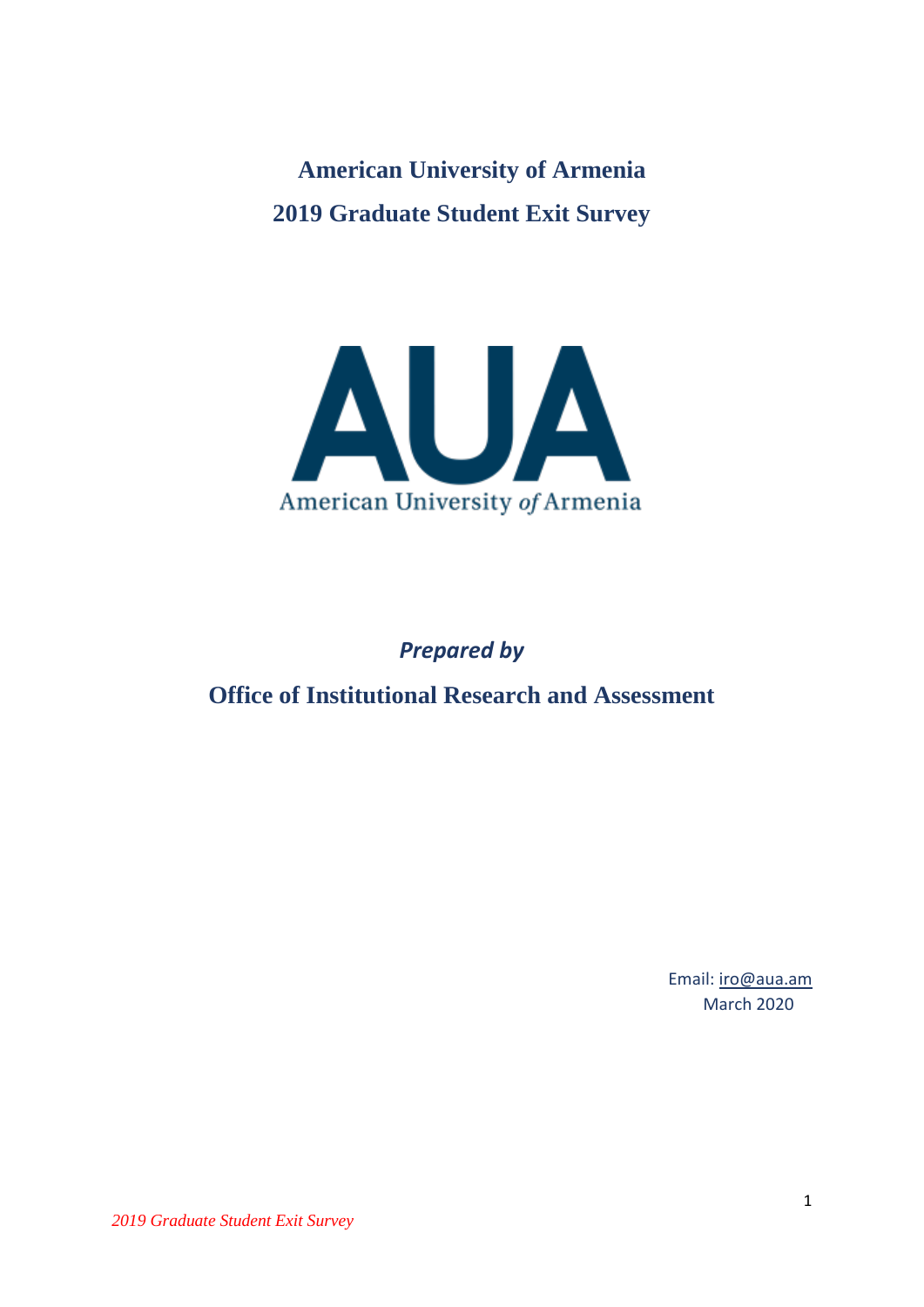# **Contents**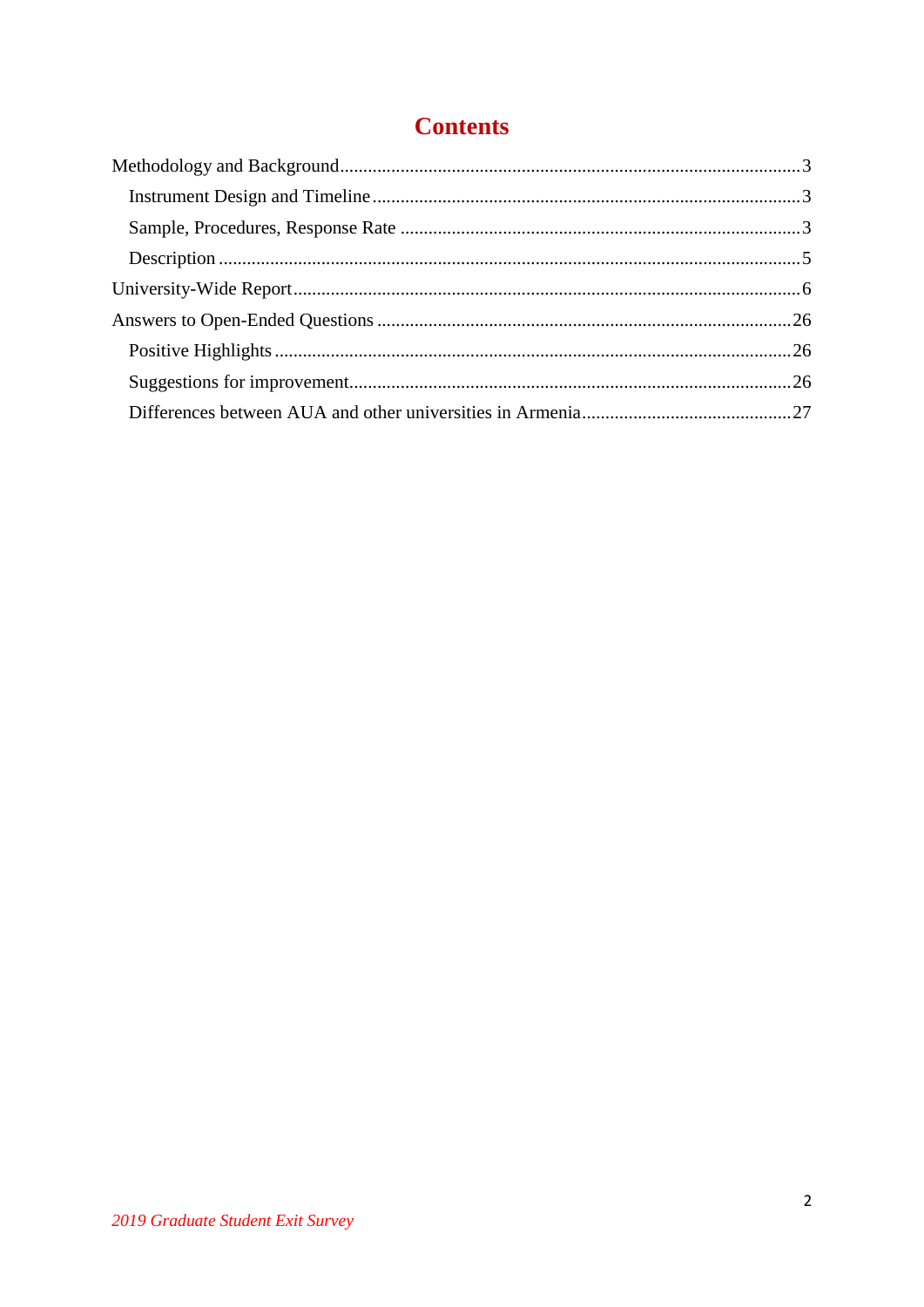### <span id="page-2-0"></span>**Methodology and Background**

### <span id="page-2-1"></span>*Instrument Design and Timeline*

The American University of Armenia (AUA) conducted its 2018-2019 *Graduate Student Exit Survey* from April 23 to May 6, 2019, and from July 27 to August 4, 2019. The university's Office of Institutional Research and Assessment carried out the survey with the support of the provost and the academic programs.

The objectives of the survey were to gather information from graduate students about the level of student satisfaction related to the curriculum, academic environment, extracurricular activities, and services provided at the university, as well as to identify areas of possible improvements.

Demographic data were collected for analysis purposes. Students were informed about the anonymity of their responses in an accompanying cover letter that also provided instructions on how to complete the questionnaire.

This report describes the methodology used for the survey and presents the findings in tables. The Addendums at the end of this report include longitudinal data from previous *Graduate Student Exit Surveys.*

| <b>Academic Program</b>                   | <b>Graduating</b><br>students <sup>1</sup> | <b>Survey</b><br>respondents | <b>Percent</b><br>Completed (%) |
|-------------------------------------------|--------------------------------------------|------------------------------|---------------------------------|
| Master of Engineering in Industrial       | 11                                         | 9                            | 81.8                            |
| <b>Engineering and Systems Management</b> |                                            |                              |                                 |
| (MEIESM)                                  |                                            |                              |                                 |
| Master of Business Administration (MBA)   | 7                                          | 2                            | 28.6                            |
| Master of Political Science and           | 15                                         | 6                            | 40.0                            |
| International Affairs (MPSIA)             |                                            |                              |                                 |
| Master of Laws (LL.M.)                    | 32                                         | 12                           | 37.5                            |
| Master of Science in Computer and         | 8                                          | 4                            | 50.0                            |
| <b>Information Science (MSCIS)</b>        |                                            |                              |                                 |
| Master of Arts in Teaching English as a   | 23                                         | 14                           | 60.9                            |
| Foreign Language (MATEFL)                 |                                            |                              |                                 |
| Master of Science in Economics (MSE)      | 22                                         | 8                            | 36.4                            |
| Master of Public Health (MPH)             | 14                                         | 5                            | 35.7                            |
| Master of Science in Strategic Management | 33                                         | 7                            | 21.2                            |
| (MSSM)                                    |                                            |                              |                                 |
| Graduate Certificates (GC) <sup>2</sup>   | 18                                         | 7                            | 38.9                            |
| Total                                     | 183                                        | 74                           | 40.4                            |

### <span id="page-2-2"></span>*Sample, Procedures, Response Rate*

1

<sup>1</sup> For the purposes of this study, a g*raduating student* is a student who submitted a Petition to Graduate by the posted deadline. For MSSM students who are scheduled to complete the program in the summer as prescribed by the program but are conferred the following January, a *graduating student* is a student who is enrolled in the final Capstone course.

 $2$  Graduate Certificates include Certificate in Translation, Certificate in Teaching English as a Foreign Language, and Certificate in Public Health.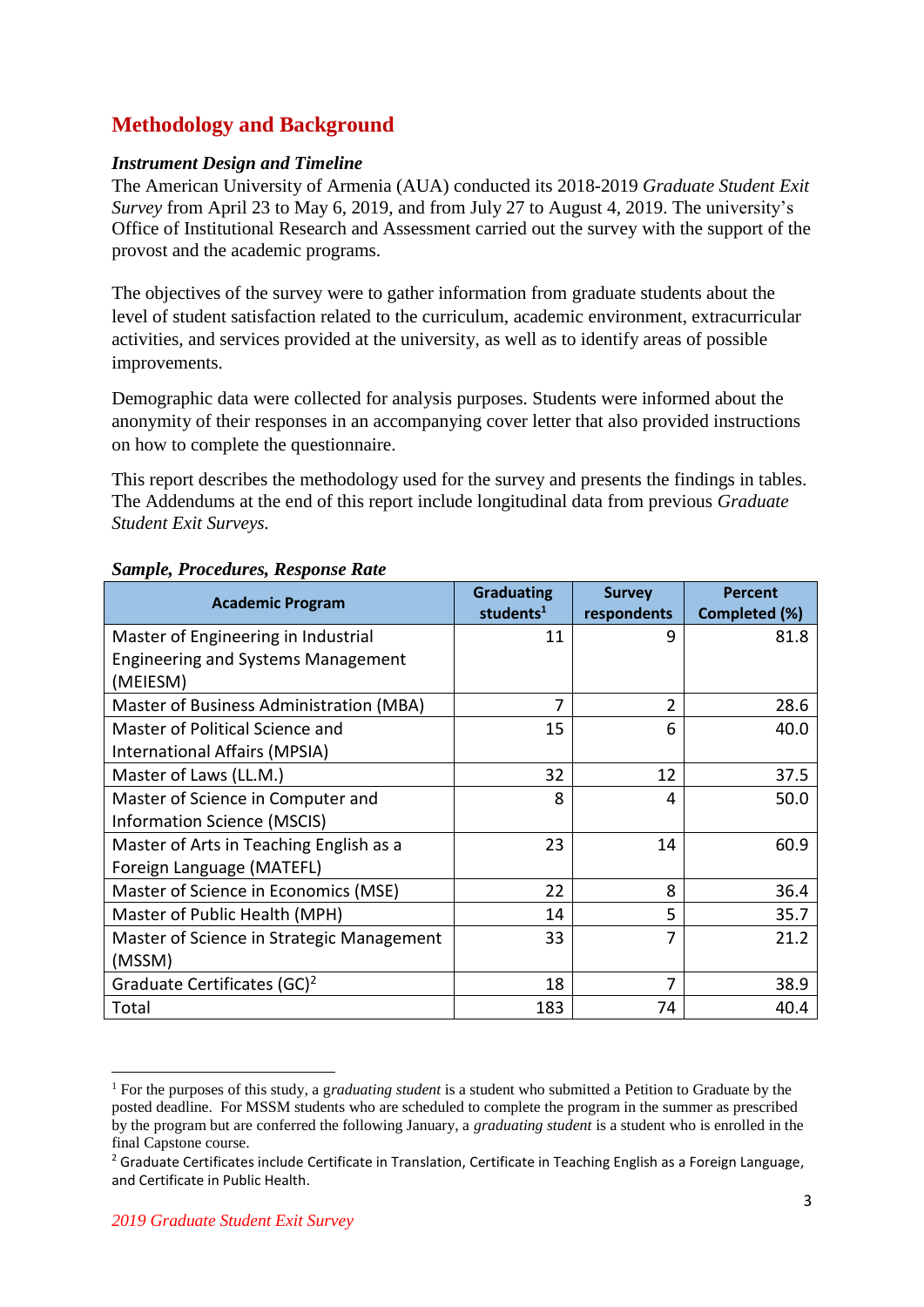The following procedures were followed:

- A letter from the provost was sent to each graduating student with a request to complete the survey. The letter included an explanation of the importance of the survey and the link to the on-line survey.
- Two reminder email messages were sent by the Office of Institutional Research and Assessment, one at the end of the first week and one in the middle of the second week.
- Fliers were posted around campus (in department offices, cafeteria, student lounge areas, entrance ways) reminding students to complete the survey.
- Program chairs and administrative assistants were asked to remind students to complete the survey.

A total of 113 (61.7%) out of 183 graduating students participated in the survey. The results of 39 partially completed surveys were excluded in the analyses, thus **denoting a response rate of 40.43%.**

To check how well the sample reflected the population with regard to distribution by program and sex, one-sample chi-square test was conducted. According to the test results<sup>3</sup>, collected data is representative with the corresponding population by program and sex.

| Program       | <b>Population</b> | Proportion in population (%) | <b>Sample</b> | Proportion in sample (%) |
|---------------|-------------------|------------------------------|---------------|--------------------------|
| <b>MPH</b>    | 14                | 7.7                          | 5             | 6.8                      |
| <b>MEIESM</b> | 11                | 6.0                          | 9             | 12.2                     |
| <b>MBA</b>    | 7                 | 3.8                          | 2             | 2.7                      |
| <b>MSE</b>    | 22                | 12.0                         | 8             | 10.8                     |
| <b>MPSIA</b>  | 15                | 8.2                          | 6             | 8.10                     |
| LL.M.         | 32                | 17.5                         | 12            | 16.2                     |
| <b>MSCIS</b>  | 8                 | 4.4                          | 4             | 5.4                      |
| <b>MATEFL</b> | 23                | 12.6                         | 14            | 18.9                     |
| GC            | 18                | 9.8                          |               | 9.5                      |
| <b>MSSM</b>   | 33                | 18.0                         | 7             | 9.5                      |

Undergraduate graduating students' by program and by sex distributions in population and in sample are presented in the tables below.

| <b>Sex</b> |     | Population   Proportion in population $(\%)$   Sample   Proportion in sample $(\%)$ |    |      |
|------------|-----|-------------------------------------------------------------------------------------|----|------|
| Male       | 44  | 24.1                                                                                |    | ⊾16  |
| Female     | 139 | 75.9                                                                                | 62 | 83.8 |

 $\overline{a}$ 

<sup>&</sup>lt;sup>3</sup> Program:  $\chi^2(1)$  = 10.721, p = 0.295; sex:  $\chi^2(1)$  = 2.483, p = 0.479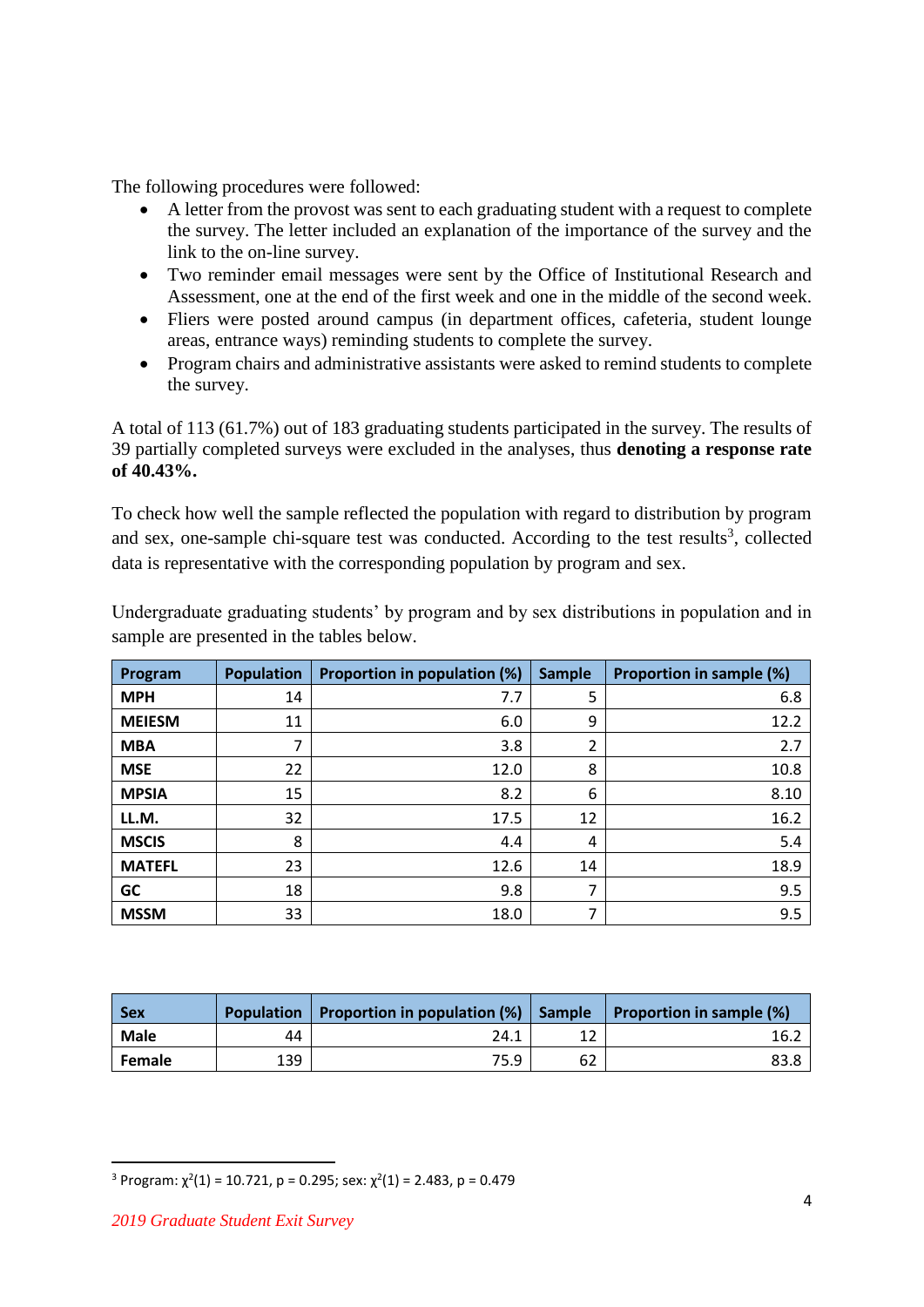### <span id="page-4-0"></span>*Description*

Upon completion of the on-line survey, data was analyzed in SPSS. Descriptive analysis includes frequencies, calculation of mean values for categorical variables with Likert scale type response options.

The report consists of three main parts: university wide report, university wide responses to open ended questions and longitudinal tables. Due to the small sample sizes by-program and by-sex reports are not included.

For statements that have a Not Applicable (N/A) response option, the mean value is calculated without including Not Applicable responses. For informational purposes, statements in which Missing Values in the total population and Not Applicable responses combined comprised more than 10% of total responses are marked in white print on black background.

The numbering of the responses in the report corresponds to the numbering in the survey questionnaire (see Appendix 11 for survey questionnaire).

In order to avoid complexity in the tables, response options to the following questions were shortened in all tables

- $\triangleright$  Which best describes your potential employer?<sup>4</sup>
- $\triangleright$  In what industry is your current/potential employment?

 $\overline{a}$ 

<sup>4</sup> See Appendix 11 for survey questionnaire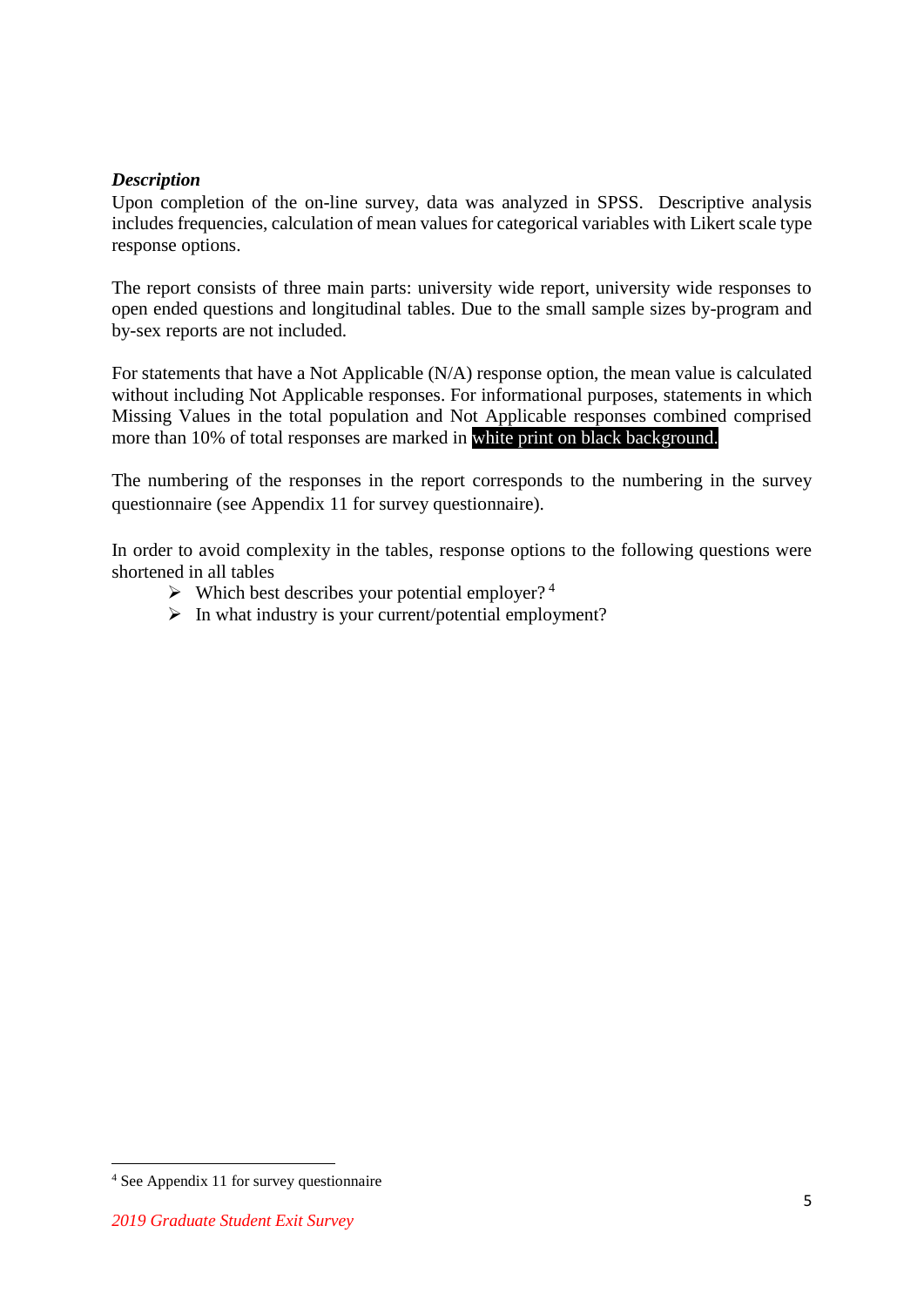# <span id="page-5-0"></span>**University-Wide Report**

| ${\bf N}$               | <b>Question</b>                                                            | <b>Response Options</b>   | Count       | %    | Valid % | <b>Mean</b> |
|-------------------------|----------------------------------------------------------------------------|---------------------------|-------------|------|---------|-------------|
| $\mathbf{1}$            | Among the graduate                                                         | First choice              | 64          | 86%  | 86%     |             |
|                         | schools that you                                                           | Second choice             | 10          | 14%  | 14%     |             |
|                         | considered, was AUA your:                                                  | Third choice or lower     | $\mathbf 0$ | 0%   | 0%      |             |
|                         |                                                                            | Subtotal                  | 74          | 100% | 100%    |             |
|                         |                                                                            | <b>Missing Values</b>     | $\mathbf 0$ | 0%   |         |             |
|                         |                                                                            | Total                     | 74          | 100% |         |             |
| $\overline{2}$          | If AUA was not your first choice for graduate studies, what was your first |                           |             |      |         |             |
|                         | choice?                                                                    |                           |             |      |         |             |
| $\overline{\mathbf{3}}$ | What are your immediate                                                    | I am currently employed   |             |      |         |             |
|                         | employment/education                                                       | and am not seeking        | 21          | 28%  | 30%     |             |
|                         | plans?                                                                     | alternative employment.   |             |      |         |             |
|                         |                                                                            | I am currently employed   |             |      |         |             |
|                         |                                                                            | but am seeking            | 24          | 32%  | 34%     |             |
|                         |                                                                            | alternative employment.   |             |      |         |             |
|                         |                                                                            | I am unemployed and       | 19          | 26%  | 27%     |             |
|                         |                                                                            | seeking employment.       |             |      |         |             |
|                         |                                                                            | I am unemployed but       | $\mathbf 0$ | 0%   | 0%      |             |
|                         |                                                                            | not seeking employment    |             |      |         |             |
|                         |                                                                            | I will be / am continuing | 6           | 8%   | 9%      |             |
|                         |                                                                            | my graduate education.    |             |      |         |             |
|                         |                                                                            | Other                     | $\mathbf 0$ | 0%   | 0%      |             |
|                         |                                                                            | Subtotal                  | 70          | 95%  | 100%    |             |
|                         |                                                                            | Other (please specify)    | 4           | 5%   |         |             |
|                         |                                                                            | Total                     | 74          | 100% |         |             |
| 4                       | Which best describes your                                                  | Public - RoA              | 12          | 16%  | 16%     |             |
|                         | potential employer?                                                        | Government                |             |      |         |             |
|                         |                                                                            | Public - Non RoA          | 9           | 12%  | 12%     |             |
|                         |                                                                            | Government                |             |      |         |             |
|                         |                                                                            | Private - Commercial      | 43          | 58%  | 58%     |             |
|                         |                                                                            | Private - Non             | 6           | 8%   | 8%      |             |
|                         |                                                                            | commercial                |             |      |         |             |
|                         |                                                                            | Self-Employment           | 4           | 5%   | 5%      |             |
|                         |                                                                            | Subtotal                  | 74          | 100% | 100%    |             |
|                         |                                                                            | <b>Missing Values</b>     | $\mathbf 0$ | 0%   |         |             |
|                         |                                                                            | Total                     | 74          | 100% |         |             |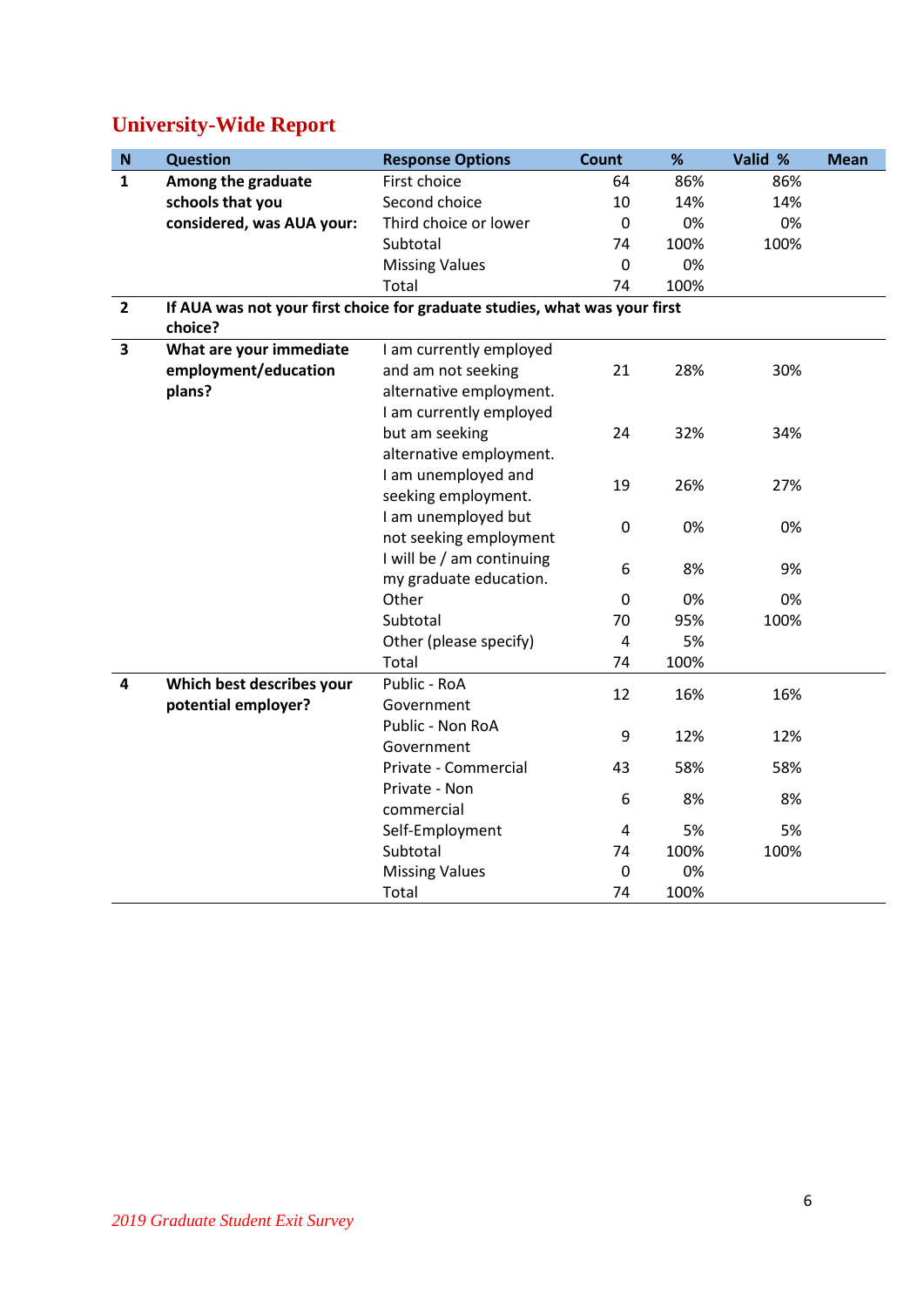| $\mathbf N$ | <b>Question</b>          | <b>Response Options</b>                    | Count                   | %    | Valid % | <b>Mean</b> |
|-------------|--------------------------|--------------------------------------------|-------------------------|------|---------|-------------|
| 5           | In what industry is your | Agriculture, forestry,                     | 0                       | 0%   | 0%      |             |
|             | current/ potential       | and fishing                                |                         |      |         |             |
|             | employment?              | Mining and natural                         | $\mathbf{1}$            | 1%   | 1%      |             |
|             |                          | resources                                  |                         |      |         |             |
|             |                          | Manufacturing                              | $\overline{2}$          | 3%   | 3%      |             |
|             |                          | <b>Utilities</b>                           | 0                       | 0%   | 0%      |             |
|             |                          | Construction                               | 0                       | 0%   | 0%      |             |
|             |                          | Wholesale and retail                       | 3                       | 4%   | 4%      |             |
|             |                          | trade                                      |                         |      |         |             |
|             |                          | Transportation and                         | 0                       | 0%   | 0%      |             |
|             |                          | storage                                    |                         |      |         |             |
|             |                          | Accommodation and                          |                         |      |         |             |
|             |                          | food/beverage service                      | $\mathbf 0$             | 0%   | 0%      |             |
|             |                          | activities                                 |                         |      |         |             |
|             |                          | Information and                            | 16                      | 22%  | 22%     |             |
|             |                          | communication                              |                         |      |         |             |
|             |                          | Banking, financial and                     |                         |      |         |             |
|             |                          | insurance activities; Real                 | 8                       | 11%  | 11%     |             |
|             |                          | estate                                     |                         |      |         |             |
|             |                          | Professional, scientific,                  | 8                       | 11%  | 11%     |             |
|             |                          | and technical activities                   |                         |      |         |             |
|             |                          | Administrative and                         | $\overline{2}$          | 3%   | 3%      |             |
|             |                          | support service activities                 |                         |      |         |             |
|             |                          | Public administration                      | 3                       | 4%   | 4%      |             |
|             |                          | and defense                                |                         |      |         |             |
|             |                          | Education                                  | 16                      | 22%  | 22%     |             |
|             |                          | Human health and social<br>work activities | 6                       | 8%   | 8%      |             |
|             |                          | Arts, entertainment and                    |                         |      |         |             |
|             |                          | recreation                                 | $\boldsymbol{0}$        | 0%   | 0%      |             |
|             |                          | Other                                      | 7                       | 9%   | 10%     |             |
|             |                          | Subtotal                                   | 72                      | 97%  | 100%    |             |
|             |                          | <b>Missing Values</b>                      | $\overline{\mathbf{c}}$ | 3%   |         |             |
|             |                          | Total                                      | 74                      | 100% |         |             |
| 6           | What was your            | Did not work                               | 18                      | 24%  | 24%     |             |
|             | employment status during | Worked occasionally                        |                         |      |         |             |
|             | most of your graduate    | (either part time or full                  | 21                      | 28%  | 28%     |             |
|             | education?               | time)                                      |                         |      |         |             |
|             |                          | Worked regularly part                      |                         |      |         |             |
|             |                          | time                                       | 14                      | 19%  | 19%     |             |
|             |                          | Worked regularly full                      |                         |      |         |             |
|             |                          | time                                       | 21                      | 28%  | 28%     |             |
|             |                          | Subtotal                                   | 74                      | 100% | 100%    |             |
|             |                          | <b>Missing Values</b>                      | 0                       | 0%   |         |             |
|             |                          | Total                                      | 74                      | 100% |         |             |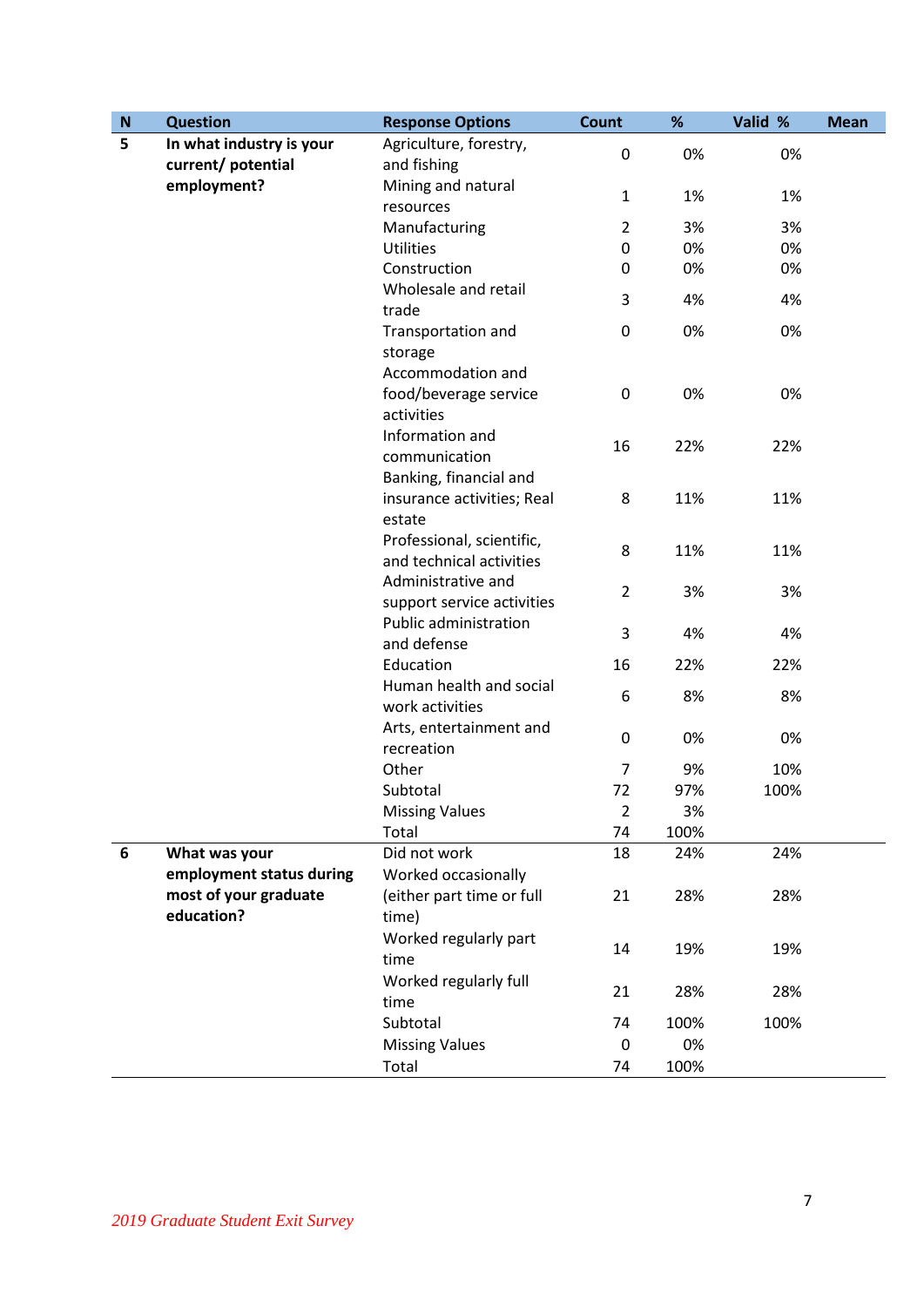| ${\bf N}$      | <b>Question</b>             | <b>Response Options</b>       | <b>Count</b>   | %    | Valid % | <b>Mean</b> |
|----------------|-----------------------------|-------------------------------|----------------|------|---------|-------------|
| $\overline{7}$ | To what extent do you       | 1-Strongly Disagree           | 3              | 4%   | 4%      |             |
|                | agree or disagree with the  | <b>Disagree</b>               | 9              | 12%  | 12%     |             |
|                | following statements about  | Neither agree nor             | 14             | 19%  | 19%     |             |
|                | your graduate program?      | disagree                      |                |      |         |             |
|                | a. The sequence of courses  | Agree                         | 37             | 50%  | 50%     |             |
|                | was appropriate             | 5-Strongly Agree              | 11             | 15%  | 15%     |             |
|                |                             | Subtotal                      | 74             | 100% | 100%    | 3.6         |
|                |                             | <b>Missing Values</b>         | 0              | 0%   |         |             |
|                |                             | Total                         | 74             | 100% |         |             |
|                | b. Academic policies and    | 1-Strongly Disagree           | 4              | 5%   | 5%      |             |
|                | procedures were             | <b>Disagree</b>               | $\mathbf{1}$   | 1%   | 1%      |             |
|                | communicated adequately.    | Neither agree nor<br>disagree | 10             | 14%  | 14%     |             |
|                |                             | Agree                         | 37             | 50%  | 50%     |             |
|                |                             | 5-Strongly Agree              | 22             | 30%  | 30%     |             |
|                |                             | Subtotal                      | 74             | 100% | 100%    | 4.0         |
|                |                             | <b>Missing Values</b>         | $\mathbf 0$    | 0%   |         |             |
|                |                             | Total                         | 74             | 100% |         |             |
|                | c. Information about degree | 1-Strongly Disagree           | $\mathbf 0$    | 0%   | 0%      |             |
|                | requirements was            | <b>Disagree</b>               | $\mathbf{1}$   | 1%   | 1%      |             |
|                | communicated adequately.    | Neither agree nor             |                |      |         |             |
|                |                             | disagree                      | 8              | 11%  | 11%     |             |
|                |                             | Agree                         | 37             | 50%  | 50%     |             |
|                |                             | 5-Strongly Agree              | 28             | 38%  | 38%     |             |
|                |                             | Subtotal                      | 74             | 100% | 100%    | 4.2         |
|                |                             | <b>Missing Values</b>         | $\pmb{0}$      | 0%   |         |             |
|                |                             | Total                         | 74             | 100% |         |             |
|                | d. There was good           | 1-Strongly Disagree           | $\mathbf{1}$   | 1%   | 1%      |             |
|                | communication between       | <b>Disagree</b>               | $\overline{2}$ | 3%   | 3%      |             |
|                | faculty and students        | Neither agree nor             | 9              |      |         |             |
|                | regarding student needs,    | disagree                      |                | 12%  | 12%     |             |
|                | concerns, and suggestions.  | Agree                         | 41             | 55%  | 55%     |             |
|                |                             | 5-Strongly Agree              | 21             | 28%  | 28%     | 4.1         |
|                |                             | <b>Missing Values</b>         | 0              | 0%   |         |             |
|                |                             | Total                         | 74             | 100% |         |             |
|                | e. Interactions among       | 1-Strongly Disagree           | 1              | 1%   | 1%      |             |
|                | students and faculty were   | <b>Disagree</b>               | 0              | 0%   | 0%      |             |
|                | characterized by mutual     | Neither agree nor             |                |      |         |             |
|                | respect.                    | disagree                      | 3              | 4%   | 4%      |             |
|                |                             | Agree                         | 37             | 50%  | 50%     |             |
|                |                             | 5-Strongly Agree              | 33             | 45%  | 45%     |             |
|                |                             | Subtotal                      | 74             | 100% | 100%    | 4.4         |
|                |                             | <b>Missing Values</b>         | 0              | 0%   |         |             |
|                |                             | Total                         | 74             | 100% |         |             |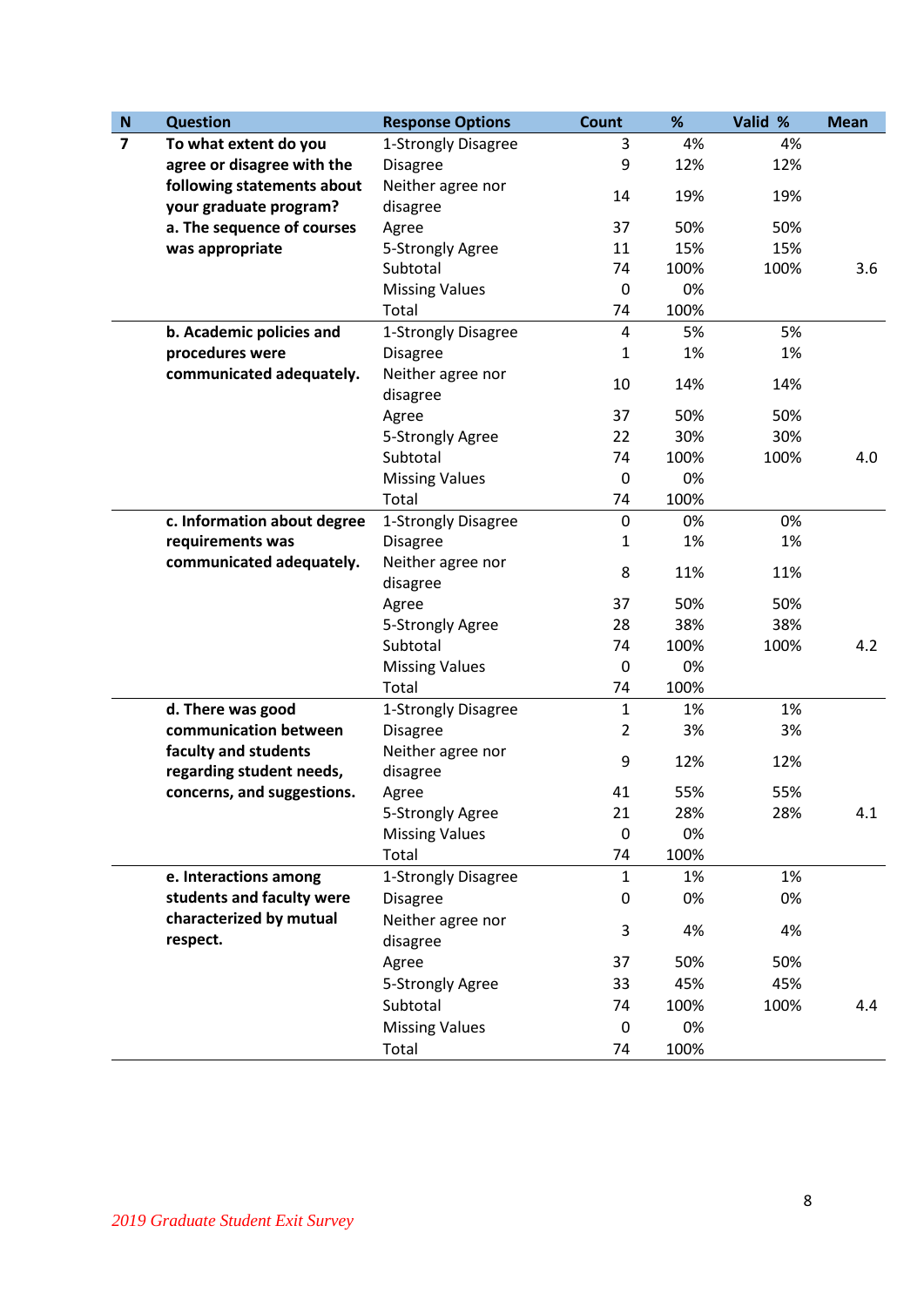| $\mathsf{N}$   | <b>Question</b>                                                       | <b>Response Options</b>       | <b>Count</b>     | %    | Valid % | <b>Mean</b> |
|----------------|-----------------------------------------------------------------------|-------------------------------|------------------|------|---------|-------------|
| $\overline{7}$ | To what extent do you agree or disagree with the following statements |                               |                  |      |         |             |
|                | about your graduate program? (cont'd)                                 |                               |                  |      |         |             |
|                | f. On the whole, faculty                                              | 1-Strongly Disagree           | 3                | 4%   | 4%      |             |
|                | members were well                                                     | <b>Disagree</b>               | 3                | 4%   | 4%      |             |
|                | qualified to teach their<br>courses.                                  | Neither agree nor<br>disagree | 10               | 14%  | 14%     |             |
|                |                                                                       | Agree                         | 37               | 50%  | 50%     |             |
|                |                                                                       | 5-Strongly Agree              | 21               | 28%  | 28%     |             |
|                |                                                                       | Subtotal                      | 74               | 100% | 100%    | 3.9         |
|                |                                                                       | <b>Missing Values</b>         | $\boldsymbol{0}$ | 0%   |         |             |
|                |                                                                       | Total                         | 74               | 100% |         |             |
|                | g. In general, faculty                                                | 1-Strongly Disagree           | 4                | 5%   | 5%      |             |
|                | members prepared                                                      | <b>Disagree</b>               | 4                | 5%   | 5%      |             |
|                | carefully for their courses.                                          | Neither agree nor<br>disagree | 11               | 15%  | 15%     |             |
|                |                                                                       | Agree                         | 40               | 54%  | 54%     |             |
|                |                                                                       | 5-Strongly Agree              | 15               | 20%  | 20%     |             |
|                |                                                                       | Subtotal                      | 74               | 100% | 100%    | 3.8         |
|                |                                                                       | <b>Missing Values</b>         | $\mathbf 0$      | 0%   |         |             |
|                |                                                                       | Total                         | 74               | 100% |         |             |
|                | h. There were many                                                    | 1-Strongly Disagree           | 3                | 4%   | 4%      |             |
|                | opportunities outside the                                             | <b>Disagree</b>               | 4                | 5%   | 5%      |             |
|                | classroom for interaction<br>between students and                     | Neither agree nor<br>disagree | 22               | 30%  | 30%     |             |
|                | faculty.                                                              | Agree                         | 33               | 45%  | 45%     |             |
|                |                                                                       | 5-Strongly Agree              | 12               | 16%  | 16%     |             |
|                |                                                                       | Subtotal                      | 74               | 100% | 100%    | 3.6         |
|                |                                                                       | <b>Missing Values</b>         | $\mathbf 0$      | 0%   |         |             |
|                |                                                                       | Total                         | 74               | 100% |         |             |
|                | i. Overall, faculty in my                                             | 1-Strongly Disagree           | $\mathbf{1}$     | 1%   | 1%      |             |
|                | academic program were                                                 | <b>Disagree</b>               | 3                | 4%   | 4%      |             |
|                | interested in the<br>professional development                         | Neither agree nor<br>disagree | 8                | 11%  | 11%     |             |
|                | of students.                                                          | Agree                         | 38               | 52%  | 52%     |             |
|                |                                                                       | 5-Strongly Agree              | 23               | 32%  | 32%     |             |
|                |                                                                       | Subtotal                      | 73               | 100% | 100%    | 4.1         |
|                |                                                                       | <b>Missing Values</b>         | $\mathbf 0$      | 0%   |         |             |
|                |                                                                       | Total                         | 73               | 100% |         |             |
|                | j. In general, the courses I                                          | 1-Strongly Disagree           | 3                | 4%   | 4%      |             |
|                | took were well taught.                                                | <b>Disagree</b>               | 5                | 7%   | 7%      |             |
|                |                                                                       | Neither agree nor<br>disagree | 6                | 8%   | 8%      |             |
|                |                                                                       | Agree                         | 41               | 55%  | 55%     |             |
|                |                                                                       | 5-Strongly Agree              | 19               | 26%  | 26%     |             |
|                |                                                                       | Subtotal                      | 74               | 100% | 100%    | 3.9         |
|                |                                                                       | <b>Missing Values</b>         | $\boldsymbol{0}$ | 0%   |         |             |
|                |                                                                       | Total                         | 74               | 100% |         |             |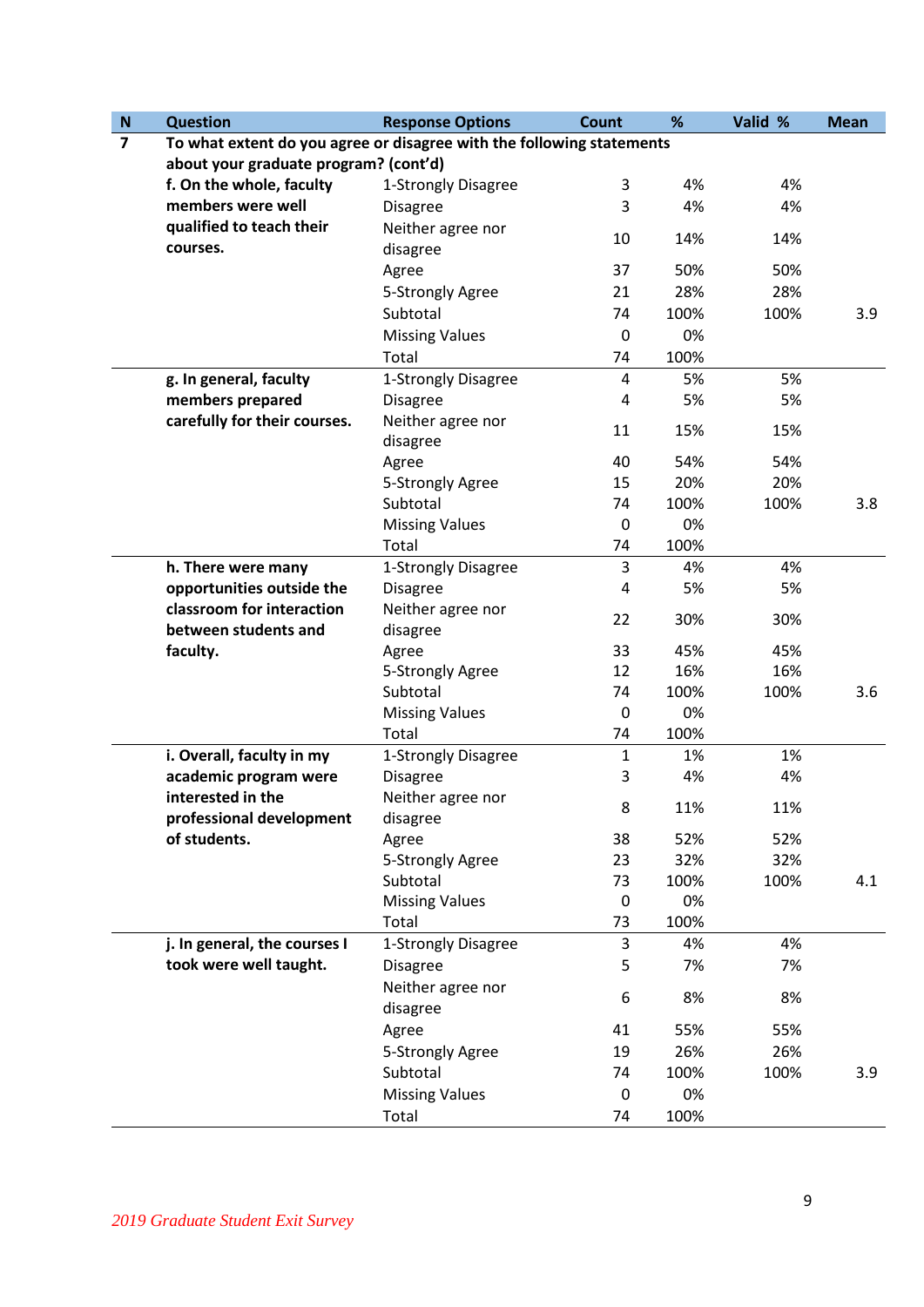| ${\bf N}$      | <b>Question</b>                                                       | <b>Response Options</b>       | <b>Count</b>   | %    | Valid % | <b>Mean</b> |
|----------------|-----------------------------------------------------------------------|-------------------------------|----------------|------|---------|-------------|
| $\overline{7}$ | To what extent do you agree or disagree with the following statements |                               |                |      |         |             |
|                | about your graduate program? (cont'd)                                 |                               |                |      |         |             |
|                | k. The courses I took were                                            | 1-Strongly Disagree           | $\overline{2}$ | 3%   | 3%      |             |
|                | valuable for my future                                                | <b>Disagree</b>               | 15             | 20%  | 20%     |             |
|                | career.                                                               | Neither agree nor             | 31             | 42%  | 42%     |             |
|                |                                                                       | disagree                      |                |      |         |             |
|                |                                                                       | Agree                         | 26             | 35%  | 35%     |             |
|                |                                                                       | 5-Strongly Agree              | 74             | 100% | 100%    | 4.1         |
|                |                                                                       | <b>Missing Values</b>         | $\mathbf 0$    | 0%   |         |             |
|                |                                                                       | Total                         | 74             | 100% |         |             |
|                | I. My program was                                                     | 1-Strongly Disagree           | $\mathbf{1}$   | 1%   | 1%      |             |
|                | intellectually challenging                                            | <b>Disagree</b>               | 5              | 7%   | 7%      |             |
|                | and stimulating.                                                      | Neither agree nor             |                |      |         |             |
|                |                                                                       | disagree                      | 6              | 8%   | 8%      |             |
|                |                                                                       | Agree                         | 39             | 53%  | 53%     |             |
|                |                                                                       | 5-Strongly Agree              | 23             | 31%  | 31%     |             |
|                |                                                                       | Subtotal                      | 74             | 100% | 100%    | 4.1         |
|                |                                                                       | <b>Missing Values</b>         | 0              | 0%   |         |             |
|                |                                                                       | Total                         | 74             | 100% |         |             |
|                | m. I would recommend my                                               | 1-Strongly Disagree           | 6              | 8%   | 8%      |             |
|                | graduate program to                                                   | <b>Disagree</b>               | $\overline{2}$ | 3%   | 3%      |             |
|                | prospective students.                                                 | Neither agree nor             | 9              | 12%  | 12%     |             |
|                |                                                                       | disagree                      |                |      |         |             |
|                |                                                                       | Agree                         | 31             | 42%  | 42%     |             |
|                |                                                                       | 5-Strongly Agree              | 26             | 35%  | 35%     |             |
|                |                                                                       | Subtotal                      | 74             | 100% | 100%    | 3.9         |
|                |                                                                       | <b>Missing Values</b>         | $\mathbf 0$    | 0%   |         |             |
|                |                                                                       | Total                         | 74             | 100% |         |             |
|                | n. My program provided me                                             | 1-Strongly Disagree           | $\overline{2}$ | 3%   | 3%      |             |
|                | with skills needed in my                                              | <b>Disagree</b>               | 1              | 1%   | 1%      |             |
|                | field.                                                                | Neither agree nor             | 17             | 23%  | 23%     |             |
|                |                                                                       | disagree                      |                |      |         |             |
|                |                                                                       | Agree                         | 27             | 36%  | 36%     |             |
|                |                                                                       | 5-Strongly Agree              | 27             | 36%  | 36%     |             |
|                |                                                                       | Subtotal                      | 74             | 100% | 100%    | 4.0         |
|                |                                                                       | <b>Missing Values</b>         | $\mathbf 0$    | 0%   |         |             |
|                |                                                                       | Total                         | 74             | 100% |         |             |
|                | o. My graduate school                                                 | 1-Strongly Disagree           | $\mathbf{1}$   | 1%   | 1%      |             |
|                | experiences were relevant                                             | <b>Disagree</b>               | $\overline{2}$ | 3%   | 3%      |             |
|                | to my career goals.                                                   | Neither agree nor<br>disagree | 15             | 20%  | 20%     |             |
|                |                                                                       | Agree                         | 33             | 45%  | 45%     |             |
|                |                                                                       | 5-Strongly Agree              | 23             | 31%  | 31%     |             |
|                |                                                                       | Subtotal                      | 74             | 100% | 100%    | 4.0         |
|                |                                                                       | <b>Missing Values</b>         | 0              | 0%   |         |             |
|                |                                                                       | Total                         | 74             | 100% |         |             |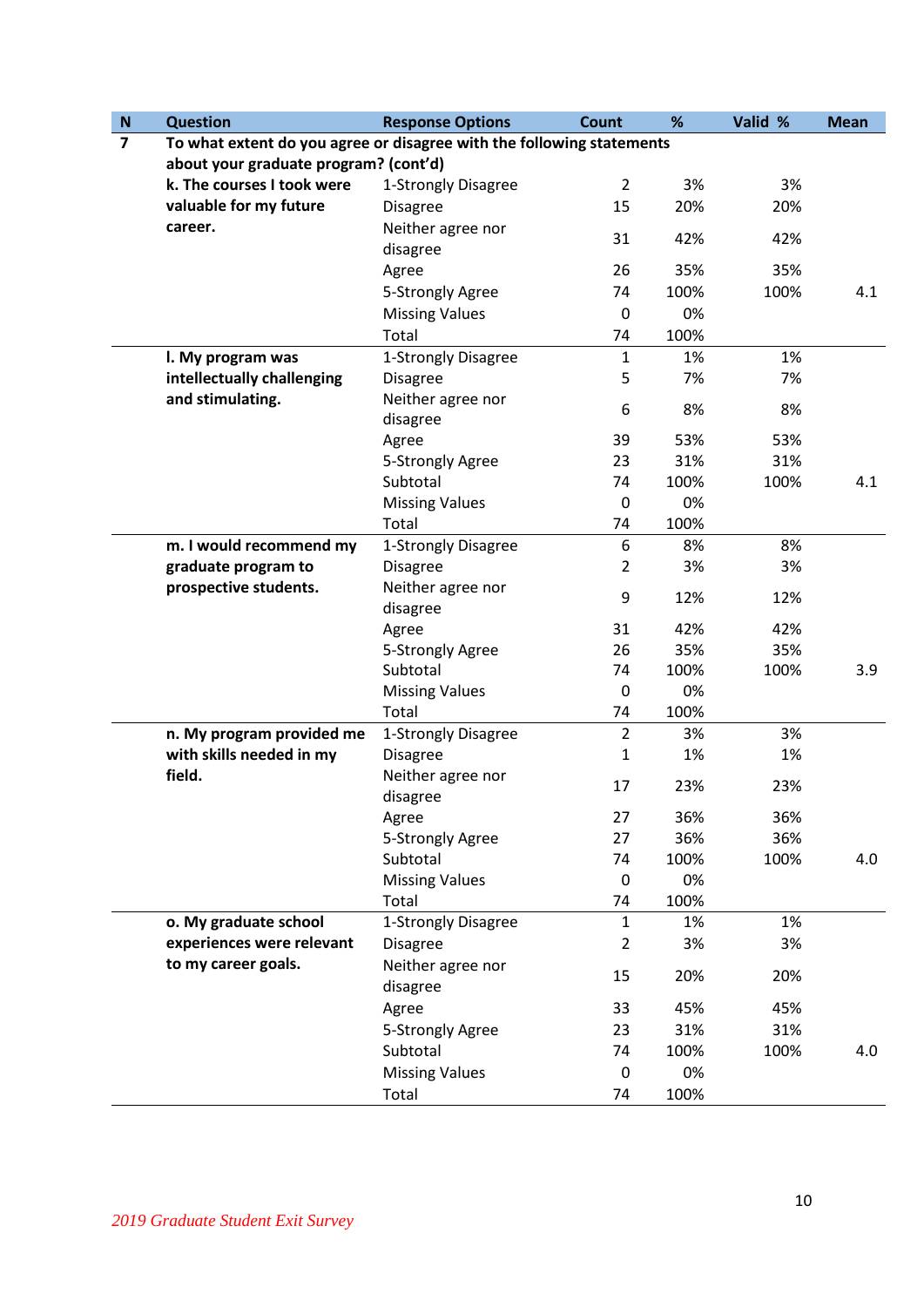| N              | <b>Question</b>                                                                                       | <b>Response Options</b>       | Count          | %    | Valid % | <b>Mean</b> |
|----------------|-------------------------------------------------------------------------------------------------------|-------------------------------|----------------|------|---------|-------------|
| $\overline{7}$ | To what extent do you agree or disagree with the following statements                                 |                               |                |      |         |             |
|                | about your graduate program? (cont'd)                                                                 |                               |                |      |         |             |
|                | p. The grading system at                                                                              | 1-Strongly Disagree           | $\overline{2}$ | 3%   | 3%      |             |
|                | <b>AUA</b> is fair.                                                                                   | <b>Disagree</b>               | 4              | 5%   | 5%      |             |
|                |                                                                                                       | Neither agree nor<br>disagree | 10             | 14%  | 14%     |             |
|                |                                                                                                       | Agree                         | 32             | 43%  | 43%     |             |
|                |                                                                                                       | 5-Strongly Agree              | 26             | 35%  | 35%     |             |
|                |                                                                                                       | Subtotal                      | 74             | 100% | 100%    | 4.0         |
|                |                                                                                                       | <b>Missing Values</b>         | 0              | 0%   |         |             |
|                |                                                                                                       | Total                         | 74             | 100% |         |             |
|                | q. The grading system of my                                                                           | 1-Strongly Disagree           | 3              | 4%   | 4%      |             |
|                | academic program is fair.                                                                             | <b>Disagree</b>               | 1              | 1%   | 1%      |             |
|                |                                                                                                       | Neither agree nor<br>disagree | 12             | 16%  | 16%     |             |
|                |                                                                                                       | Agree                         | 33             | 45%  | 45%     |             |
|                |                                                                                                       | 5-Strongly Agree              | 25             | 34%  | 34%     |             |
|                |                                                                                                       | Subtotal                      | 74             | 100% | 100%    | 4.0         |
|                |                                                                                                       | <b>Missing Values</b>         | $\mathbf 0$    | 0%   |         |             |
|                |                                                                                                       | Total                         | 74             | 100% |         |             |
|                | r. If I had the opportunity to                                                                        | 1-Strongly Disagree           | 5              | 7%   | 7%      |             |
|                | make the choice again, I                                                                              | <b>Disagree</b>               | 4              | 5%   | 5%      |             |
|                | would enroll in this                                                                                  | Neither agree nor             | 8              | 11%  | 11%     |             |
|                | program again.                                                                                        | disagree                      |                |      |         |             |
|                |                                                                                                       | Agree                         | 27             | 36%  | 36%     |             |
|                |                                                                                                       | 5-Strongly Agree              | 30             | 41%  | 41%     |             |
|                |                                                                                                       | Subtotal                      | 74             | 100% | 100%    | 4.0         |
|                |                                                                                                       | <b>Missing Values</b>         | $\mathbf 0$    | 0%   |         |             |
|                |                                                                                                       | Total                         | 74             | 100% |         |             |
| 9              | During your graduate studies, how often did your coursework use the<br>following educational methods? |                               |                |      |         |             |
|                | a. Memorizing facts and                                                                               | 1-Never                       | 4              | 5%   | 5%      |             |
|                | ideas from lectures and                                                                               | 2 Rarely                      | $\overline{7}$ | 9%   | 9%      |             |
|                | readings                                                                                              | 3 Sometimes                   | 18             | 24%  | 24%     |             |
|                |                                                                                                       | 4 On the average              | 18             | 24%  | 24%     |             |
|                |                                                                                                       | 5 Often                       | 18             | 24%  | 24%     |             |
|                |                                                                                                       | 6 Most of the time            | 4              | 5%   | 5%      |             |
|                |                                                                                                       | 7-Always                      | 5              | 7%   | 7%      |             |
|                |                                                                                                       | Subtotal                      | 74             | 100% | 100%    | 4.0         |
|                |                                                                                                       | <b>Missing Values</b>         | 0              | 0%   |         |             |
|                |                                                                                                       | Total                         | 74             | 100% |         |             |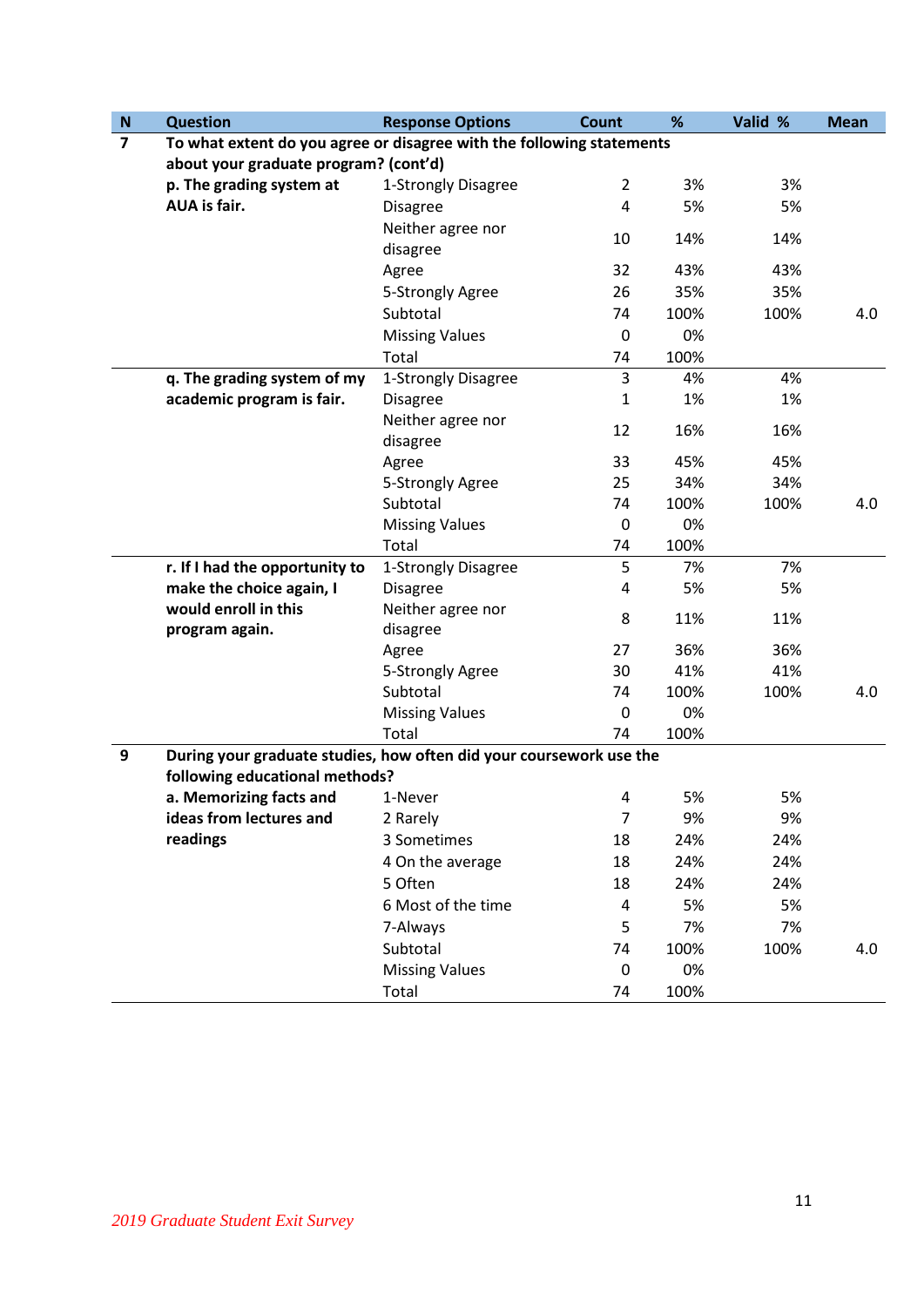| $\mathbf N$ | <b>Question</b>                                                     | <b>Response Options</b> | <b>Count</b>   | %    | Valid % | <b>Mean</b> |
|-------------|---------------------------------------------------------------------|-------------------------|----------------|------|---------|-------------|
| 9           | During your graduate studies, how often did your coursework use the |                         |                |      |         |             |
|             | following educational methods? (cont'd)                             |                         |                |      |         |             |
|             | b. Analyzing cases or                                               | 1-Never                 | $\mathbf{1}$   | 1%   | 1%      |             |
|             | situations in-depth (e.g.                                           | 2 Rarely                | $\overline{2}$ | 3%   | 3%      |             |
|             | case studies and analysis)                                          | 3 Sometimes             | 6              | 8%   | 8%      |             |
|             |                                                                     | 4 On the average        | 14             | 19%  | 19%     |             |
|             |                                                                     | 5 Often                 | 26             | 35%  | 35%     |             |
|             |                                                                     | 6 Most of the time      | 16             | 22%  | 22%     |             |
|             |                                                                     | 7-Always                | 9              | 12%  | 12%     |             |
|             |                                                                     | Subtotal                | 74             | 100% | 100%    | 5.0         |
|             |                                                                     | <b>Missing Values</b>   | $\mathbf 0$    | 0%   |         |             |
|             |                                                                     | Total                   | 74             | 100% |         |             |
|             | c. Synthesizing ideas and/or                                        | 1-Never                 | $\overline{2}$ | 3%   | 3%      |             |
|             | information into new more                                           | 2 Rarely                | 3              | 4%   | 4%      |             |
|             | complex interpretations                                             | 3 Sometimes             | 12             | 16%  | 16%     |             |
|             | and relationships                                                   | 4 On the average        | 13             | 18%  | 18%     |             |
|             |                                                                     | 5 Often                 | 22             | 30%  | 30%     |             |
|             |                                                                     | 6 Most of the time      | 8              | 11%  | 11%     |             |
|             |                                                                     | 7-Always                | 14             | 19%  | 19%     |             |
|             |                                                                     | Subtotal                | 74             | 100% | 100%    | 4.8         |
|             |                                                                     | <b>Missing Values</b>   | 0              | 0%   |         |             |
|             |                                                                     | Total                   | 74             | 100% |         |             |
|             | d. Making judgments about                                           | 1-Never                 | $\overline{2}$ | 3%   | 3%      |             |
|             | the value of information,                                           | 2 Rarely                | 1              | 1%   | 1%      |             |
|             | arguments, or methods                                               | 3 Sometimes             | 7              | 9%   | 10%     |             |
|             |                                                                     | 4 On the average        | 14             | 19%  | 19%     |             |
|             |                                                                     | 5 Often                 | 23             | 31%  | 32%     |             |
|             |                                                                     | 6 Most of the time      | 14             | 19%  | 19%     |             |
|             |                                                                     | 7-Always                | 12             | 16%  | 16%     |             |
|             |                                                                     | Subtotal                | 73             | 99%  | 100%    | 5.0         |
|             |                                                                     | <b>Missing Values</b>   | 1              | 1%   |         |             |
|             |                                                                     | Total                   | 74             | 100% |         |             |
|             | e. Applying theories or                                             | 1-Never                 | $\overline{2}$ | 3%   | 3%      |             |
|             | concepts to practical                                               | 2 Rarely                | $\overline{2}$ | 3%   | 3%      |             |
|             | problems/situations                                                 | 3 Sometimes             | 8              | 11%  | 11%     |             |
|             |                                                                     | 4 On the average        | 14             | 19%  | 19%     |             |
|             |                                                                     | 5 Often                 | 15             | 20%  | 20%     |             |
|             |                                                                     | 6 Most of the time      | 20             | 27%  | 27%     |             |
|             |                                                                     | 7-Always                | 13             | 18%  | 18%     |             |
|             |                                                                     | Subtotal                | 74             | 100% | 100%    | 5.0         |
|             |                                                                     | <b>Missing Values</b>   | $\mathbf 0$    | 0%   |         |             |
|             |                                                                     | Total                   | 74             | 100% |         |             |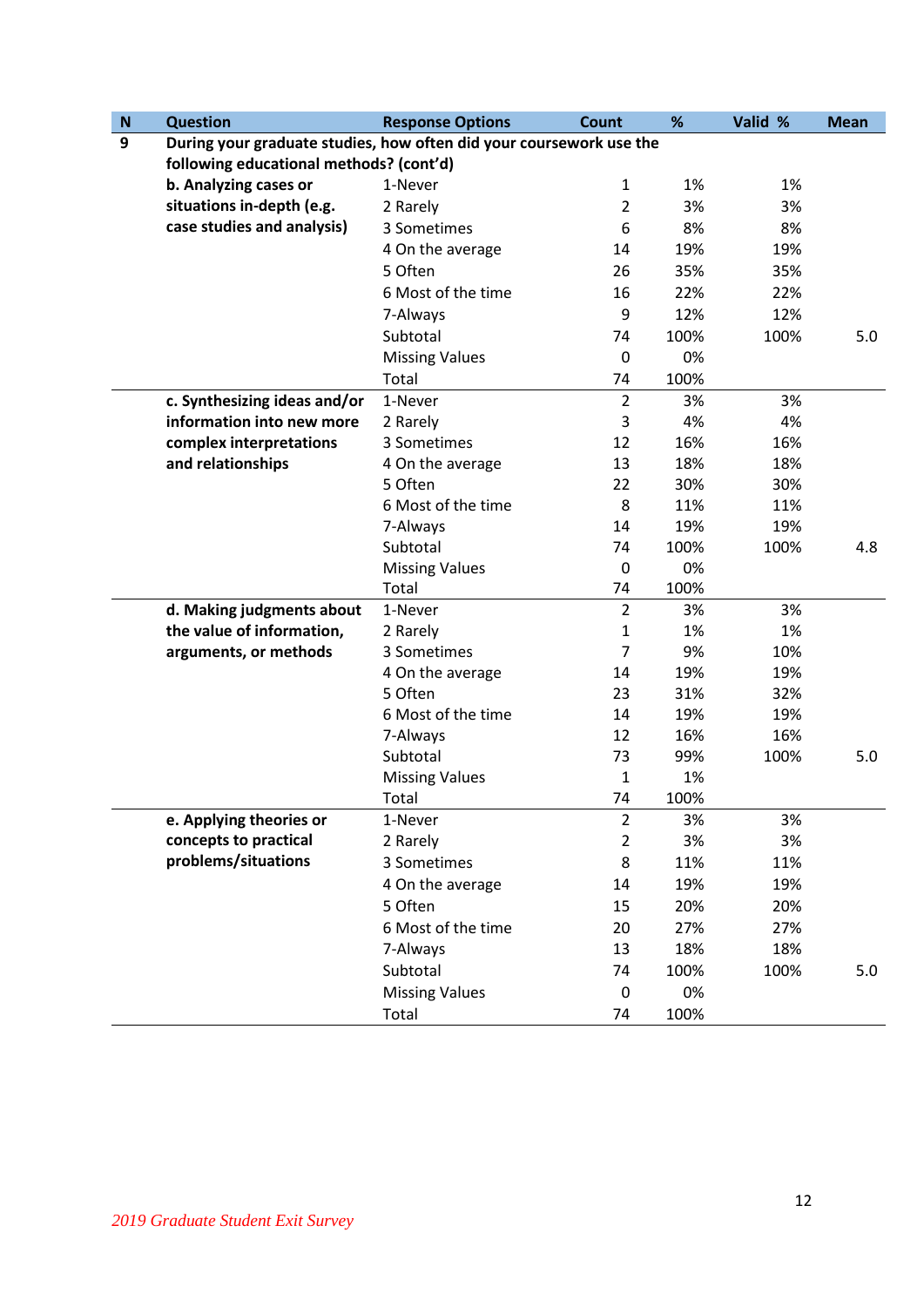| ${\bf N}$ | <b>Question</b>                                                           | <b>Response Options</b>   | Count          | %    | Valid % | <b>Mean</b> |
|-----------|---------------------------------------------------------------------------|---------------------------|----------------|------|---------|-------------|
| 10        | Below is a list of educational methods employed at AUA. Please tell us if |                           |                |      |         |             |
|           | and how AUA should change the emphasis it places on each.                 |                           |                |      |         |             |
|           | a. Connections between                                                    | 1 - Increase a great deal | 12             | 16%  | 16%     |             |
|           | ideas and practices                                                       | Increase somewhat         | 36             | 49%  | 49%     |             |
|           |                                                                           | Keep about the same       | 24             | 32%  | 32%     |             |
|           |                                                                           | Reduce somewhat           | $\overline{2}$ | 3%   | 3%      |             |
|           |                                                                           | 5 - Reduce a great deal   | 0              | 0%   | 0%      |             |
|           |                                                                           | Subtotal                  | 74             | 100% | 100%    |             |
|           |                                                                           | <b>Missing Values</b>     | 0              | 0%   |         |             |
|           |                                                                           | Total                     | 74             | 100% |         |             |
|           | b. Theoretical knowledge                                                  | 1 - Increase a great deal | 6              | 8%   | 8%      |             |
|           |                                                                           | Increase somewhat         | 11             | 15%  | 15%     |             |
|           |                                                                           | Keep about the same       | 49             | 66%  | 66%     |             |
|           |                                                                           | Reduce somewhat           | 8              | 11%  | 11%     |             |
|           |                                                                           | 5 - Reduce a great deal   | 0              | 0%   | 0%      |             |
|           |                                                                           | Subtotal                  | 74             | 100% | 100%    |             |
|           |                                                                           | <b>Missing Values</b>     | 0              | 0%   |         |             |
|           |                                                                           | Total                     | 74             | 100% |         |             |
|           | c. Problem solving                                                        | 1 - Increase a great deal | 12             | 16%  | 16%     |             |
|           |                                                                           | Increase somewhat         | 24             | 32%  | 32%     |             |
|           |                                                                           | Keep about the same       | 36             | 49%  | 49%     |             |
|           |                                                                           | Reduce somewhat           | 2              | 3%   | 3%      |             |
|           |                                                                           | 5 - Reduce a great deal   | 0              | 0%   | 0%      |             |
|           |                                                                           | Subtotal                  | 74             | 100% | 100%    |             |
|           |                                                                           | <b>Missing Values</b>     | 0              | 0%   |         |             |
|           |                                                                           | Total                     | 74             | 100% |         |             |
|           | d. Research                                                               | 1 - Increase a great deal | 8              | 11%  | 11%     |             |
|           |                                                                           | Increase somewhat         | 28             | 38%  | 38%     |             |
|           |                                                                           | Keep about the same       | 36             | 49%  | 49%     |             |
|           |                                                                           | Reduce somewhat           | 2              | 3%   | 3%      |             |
|           |                                                                           | 5 - Reduce a great deal   | 0              | 0%   | 0%      |             |
|           |                                                                           | Subtotal                  | 74             | 100% | 100%    |             |
|           |                                                                           | <b>Missing Values</b>     | 0              | 0%   |         |             |
|           |                                                                           | Total                     | 74             | 100% |         |             |
|           | e. Applied Research                                                       | 1 - Increase a great deal | 14             | 19%  | 19%     |             |
|           |                                                                           | Increase somewhat         | 26             | 35%  | 35%     |             |
|           |                                                                           | Keep about the same       | 32             | 43%  | 43%     |             |
|           |                                                                           | Reduce somewhat           | 2              | 3%   | 3%      |             |
|           |                                                                           | 5 - Reduce a great deal   | 0              | 0%   | 0%      |             |
|           |                                                                           | Subtotal                  | 74             | 100% | 100%    |             |
|           |                                                                           | <b>Missing Values</b>     | 0              | 0%   |         |             |
|           |                                                                           | Total                     | 74             | 100% |         |             |
| 11        | Overall and in general, how                                               | 1-Very Poor               | $\overline{2}$ | 3%   | 3%      |             |
|           | would you rate your                                                       | Poor                      | 0              | 0%   | 0%      |             |
|           | experience in your                                                        | Average                   | 6              | 8%   | 8%      |             |
|           | program?                                                                  | Good                      | 37             | 50%  | 50%     |             |
|           |                                                                           | 5-Excellent               | 29             | 39%  | 39%     |             |
|           |                                                                           | Subtotal                  | 74             | 100% | 100%    | 4.2         |
|           |                                                                           | <b>Missing Values</b>     | 0              | 0%   |         |             |
|           |                                                                           | Total                     | 74             | 100% |         |             |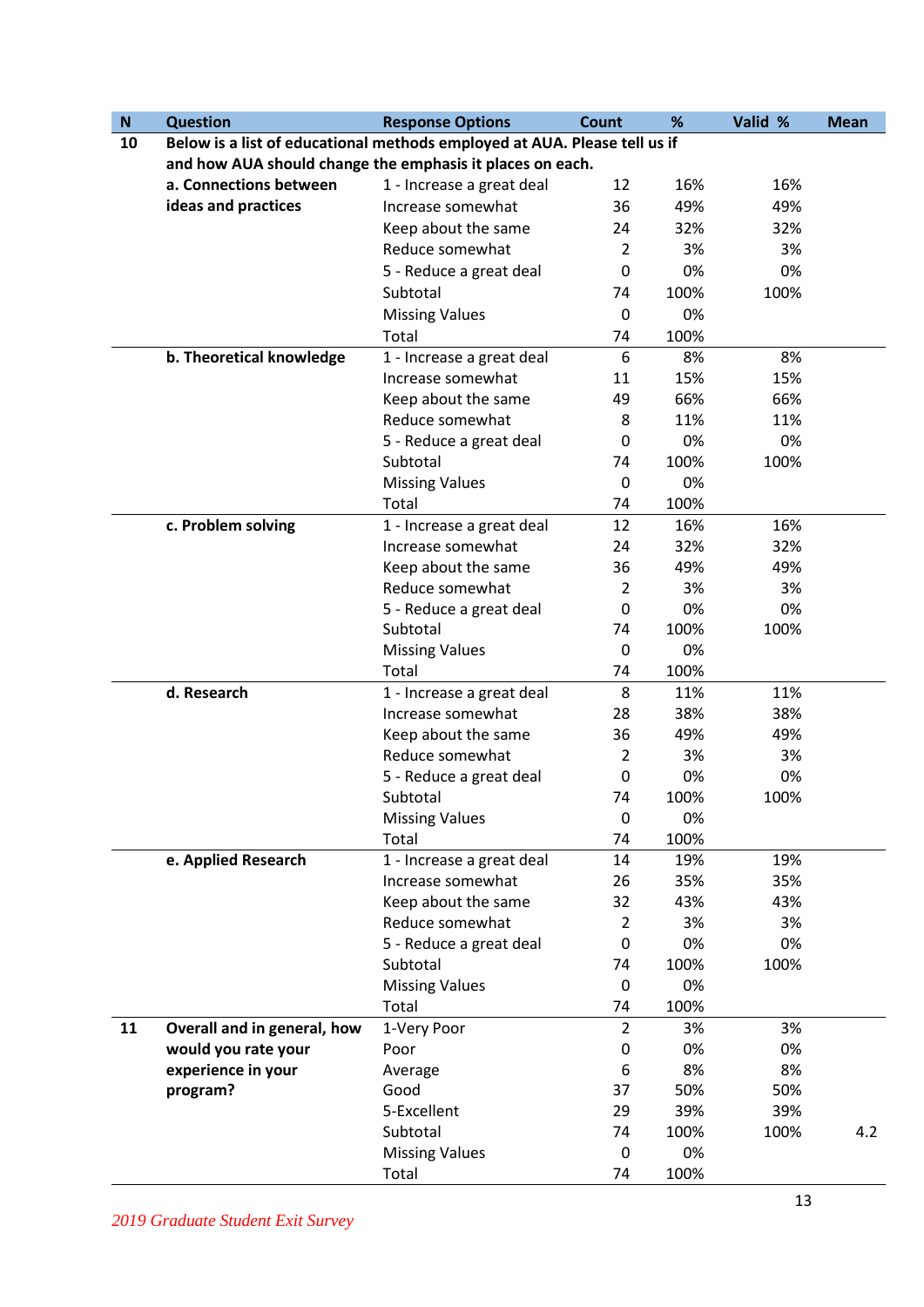| $\boldsymbol{\mathsf{N}}$ | <b>Question</b>                                                                | <b>Response Options</b>               | <b>Count</b>   | %    | Valid % | <b>Mean</b> |
|---------------------------|--------------------------------------------------------------------------------|---------------------------------------|----------------|------|---------|-------------|
| 13                        | Please indicate your level of satisfaction with the following services in your |                                       |                |      |         |             |
|                           | degree program.                                                                |                                       |                |      |         |             |
|                           | a. Student advising (e.g.,                                                     | 1-Very dissatisfied                   | 0              | 0%   | 0%      |             |
|                           | guidance on academic                                                           | <b>Dissatisfied</b>                   | $\overline{2}$ | 3%   | 3%      |             |
|                           | requirements, thesis/essay)                                                    | Neither satisfied nor<br>dissatisfied | 14             | 19%  | 19%     |             |
|                           |                                                                                | Satisfied                             | 39             | 53%  | 53%     |             |
|                           |                                                                                | 5-Very satisfied                      | 19             | 26%  | 26%     |             |
|                           |                                                                                | Subtotal                              | 74             | 100% | 100%    | 4.0         |
|                           |                                                                                | <b>Missing Values</b>                 | 0              | 0%   |         |             |
|                           |                                                                                | Total                                 | 74             | 100% |         |             |
|                           | b. Adequacy of support for                                                     | 1-Very dissatisfied                   | $\mathbf 0$    | 0%   | 0%      |             |
|                           | research (e.g., research                                                       | <b>Dissatisfied</b>                   | 0              | 0%   | 0%      |             |
|                           | facilities such as labs and<br>centers)                                        | Neither satisfied nor<br>dissatisfied | 13             | 18%  | 18%     |             |
|                           |                                                                                | Satisfied                             | 38             | 51%  | 51%     |             |
|                           |                                                                                | 5-Very satisfied                      | 23             | 31%  | 31%     |             |
|                           |                                                                                | Subtotal                              | 74             | 100% | 100%    | 4.1         |
|                           |                                                                                | <b>Missing Values</b>                 | $\mathbf 0$    | 0%   |         |             |
|                           |                                                                                | Total                                 | 74             | 100% |         |             |
|                           | c. Opportunity for research                                                    | 1-Very dissatisfied                   | $\mathbf 0$    | 0%   | 0%      |             |
|                           | experience or practical                                                        | <b>Dissatisfied</b>                   | $\overline{2}$ | 3%   | 3%      |             |
|                           | skills application                                                             | Neither satisfied nor<br>dissatisfied | 20             | 27%  | 27%     |             |
|                           |                                                                                | Satisfied                             | 36             | 49%  | 49%     |             |
|                           |                                                                                | 5-Very satisfied                      | 16             | 22%  | 22%     |             |
|                           |                                                                                | Subtotal                              | 74             | 100% | 100%    | 3.9         |
|                           |                                                                                | <b>Missing Values</b>                 | $\mathbf 0$    | 0%   |         |             |
|                           |                                                                                | Total                                 | 74             | 100% |         |             |
|                           | d. Communications about                                                        | 1-Very dissatisfied                   | $\mathbf 0$    | 0%   | 0%      |             |
|                           | academic policies or                                                           | <b>Dissatisfied</b>                   | 2              | 3%   | 3%      |             |
|                           | procedures                                                                     | Neither satisfied nor<br>dissatisfied | 10             | 14%  | 14%     |             |
|                           |                                                                                | Satisfied                             | 45             | 61%  | 61%     |             |
|                           |                                                                                | 5-Very satisfied                      | 17             | 23%  | 23%     |             |
|                           |                                                                                | Subtotal                              | 74             | 100% | 100%    | 4.0         |
|                           |                                                                                | <b>Missing Values</b>                 | 0              | 0%   |         |             |
|                           |                                                                                | Total                                 | 74             | 100% |         |             |
|                           | e. Opportunities for formal                                                    | 1-Very dissatisfied                   | $\pmb{0}$      | 0%   | 0%      |             |
|                           | student evaluations of                                                         | <b>Dissatisfied</b>                   | $\mathbf{1}$   | 1%   | 1%      |             |
|                           | instruction                                                                    | Neither satisfied nor<br>dissatisfied | 9              | 12%  | 12%     |             |
|                           |                                                                                | Satisfied                             | 44             | 59%  | 59%     |             |
|                           |                                                                                | 5-Very satisfied                      | 20             | 27%  | 27%     |             |
|                           |                                                                                | Subtotal                              | 74             | 100% | 100%    | 4.1         |
|                           |                                                                                | <b>Missing Values</b>                 | 0              | 0%   |         |             |
|                           |                                                                                | Total                                 | 74             | 100% |         |             |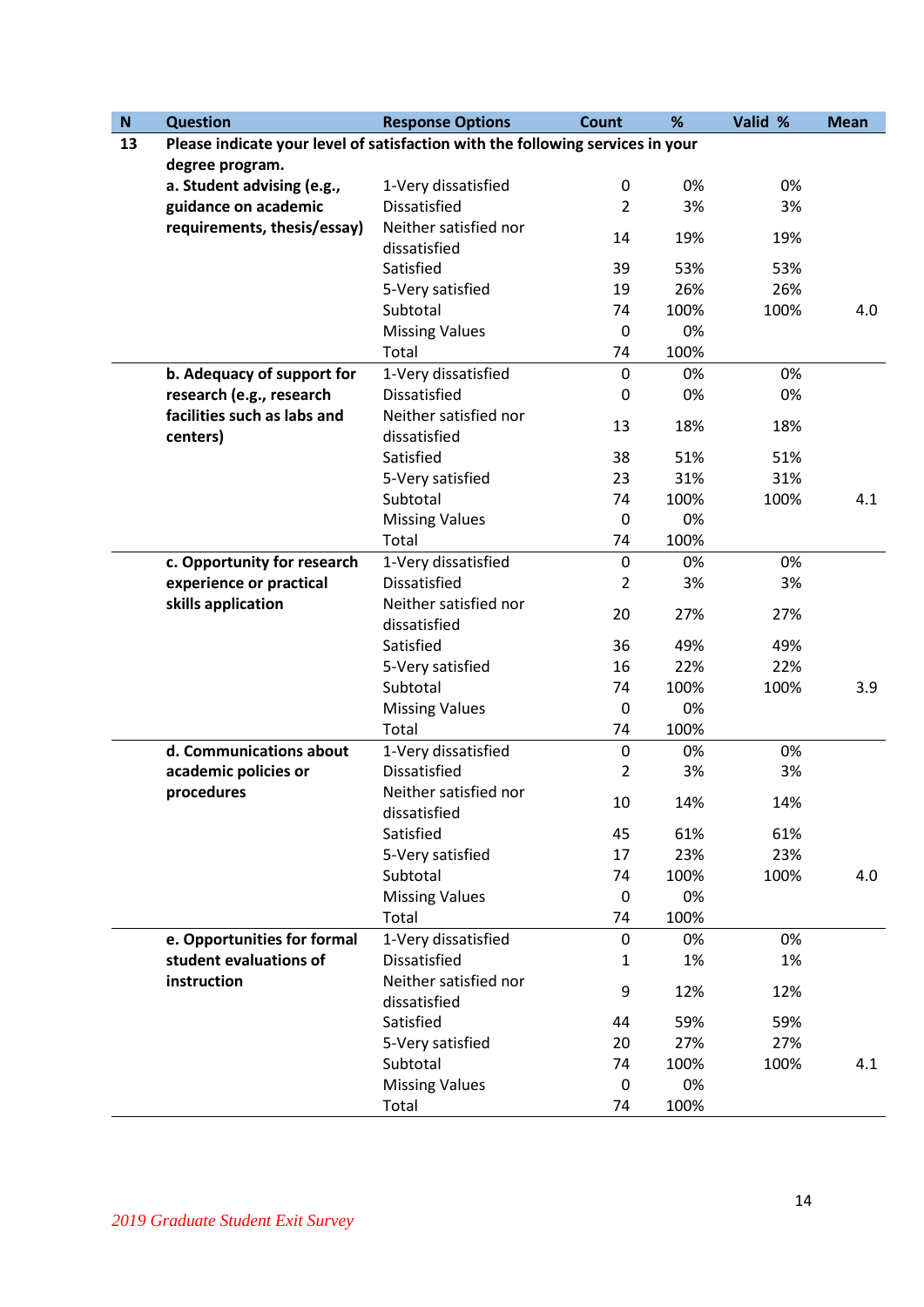| ${\sf N}$ | <b>Question</b>                                                                | <b>Response Options</b>               | <b>Count</b>     | %    | Valid % | <b>Mean</b> |
|-----------|--------------------------------------------------------------------------------|---------------------------------------|------------------|------|---------|-------------|
| 13        | Please indicate your level of satisfaction with the following services in your |                                       |                  |      |         |             |
|           | degree program. (cont'd)                                                       |                                       |                  |      |         |             |
|           | f. Career and/or further                                                       | 1-Very dissatisfied                   | $\mathbf{1}$     | 1%   | 1%      |             |
|           | study advising and planning                                                    | <b>Dissatisfied</b>                   | 6                | 8%   | 8%      |             |
|           | by faculty                                                                     | Neither satisfied nor<br>dissatisfied | 18               | 24%  | 24%     |             |
|           |                                                                                | Satisfied                             | 38               | 51%  | 51%     |             |
|           |                                                                                | 5-Very satisfied                      | 11               | 15%  | 15%     |             |
|           |                                                                                | Subtotal                              | 74               | 100% | 100%    | 3.7         |
|           |                                                                                | <b>Missing Values</b>                 | $\boldsymbol{0}$ | 0%   |         |             |
|           |                                                                                | Total                                 | 74               | 100% |         |             |
|           | g. Support of staff in the                                                     | 1-Very dissatisfied                   | $\mathbf{1}$     | 1%   | 1%      |             |
|           | degree program                                                                 | <b>Dissatisfied</b>                   | 2                | 3%   | 3%      |             |
|           |                                                                                | Neither satisfied nor<br>dissatisfied | 11               | 15%  | 15%     |             |
|           |                                                                                | Satisfied                             | 40               | 54%  | 54%     |             |
|           |                                                                                | 5-Very satisfied                      | 20               | 27%  | 27%     |             |
|           |                                                                                | Subtotal                              | 74               | 100% | 100%    | 4.0         |
|           |                                                                                | <b>Missing Values</b>                 | $\boldsymbol{0}$ | 0%   |         |             |
|           |                                                                                | Total                                 | 74               | 100% |         |             |
| 15        | Please indicate your level of satisfaction with the following administrative   |                                       |                  |      |         |             |
|           | services in the University.                                                    |                                       |                  |      |         |             |
|           | a. Classroom facilities and                                                    | 1-Very dissatisfied                   | 0                | 0%   | 0%      |             |
|           | equipment                                                                      | <b>Dissatisfied</b>                   | $\overline{2}$   | 3%   | 3%      |             |
|           |                                                                                | Neither satisfied nor<br>dissatisfied | 1                | 1%   | 1%      |             |
|           |                                                                                | Satisfied                             | 39               | 53%  | 53%     |             |
|           |                                                                                | 5-Very satisfied                      | 32               | 43%  | 43%     |             |
|           |                                                                                | Subtotal                              | 74               | 100% | 100%    | 4.4         |
|           |                                                                                | N/A                                   | $\boldsymbol{0}$ | 0%   | 0%      |             |
|           |                                                                                | <b>Missing Values</b>                 | $\boldsymbol{0}$ | 0%   |         |             |
|           |                                                                                | Total                                 | 74               | 100% |         |             |
|           | b. Computer resources                                                          | 1-Very dissatisfied                   | $\pmb{0}$        | 0%   | 0%      |             |
|           |                                                                                | Dissatisfied                          | 0                | 0%   | 0%      |             |
|           |                                                                                | Neither satisfied nor                 | 5                | 7%   | 7%      |             |
|           |                                                                                | dissatisfied                          |                  |      |         |             |
|           |                                                                                | Satisfied                             | 33               | 45%  | 45%     |             |
|           |                                                                                | 5-Very satisfied                      | 36               | 49%  | 49%     |             |
|           |                                                                                | Subtotal                              | 74               | 100% | 100%    | 4.4         |
|           |                                                                                | N/A                                   | 0                | 0%   | 0%      |             |
|           |                                                                                | <b>Missing Values</b>                 | 0                | 0%   |         |             |
|           |                                                                                | Total                                 | 74               | 100% |         |             |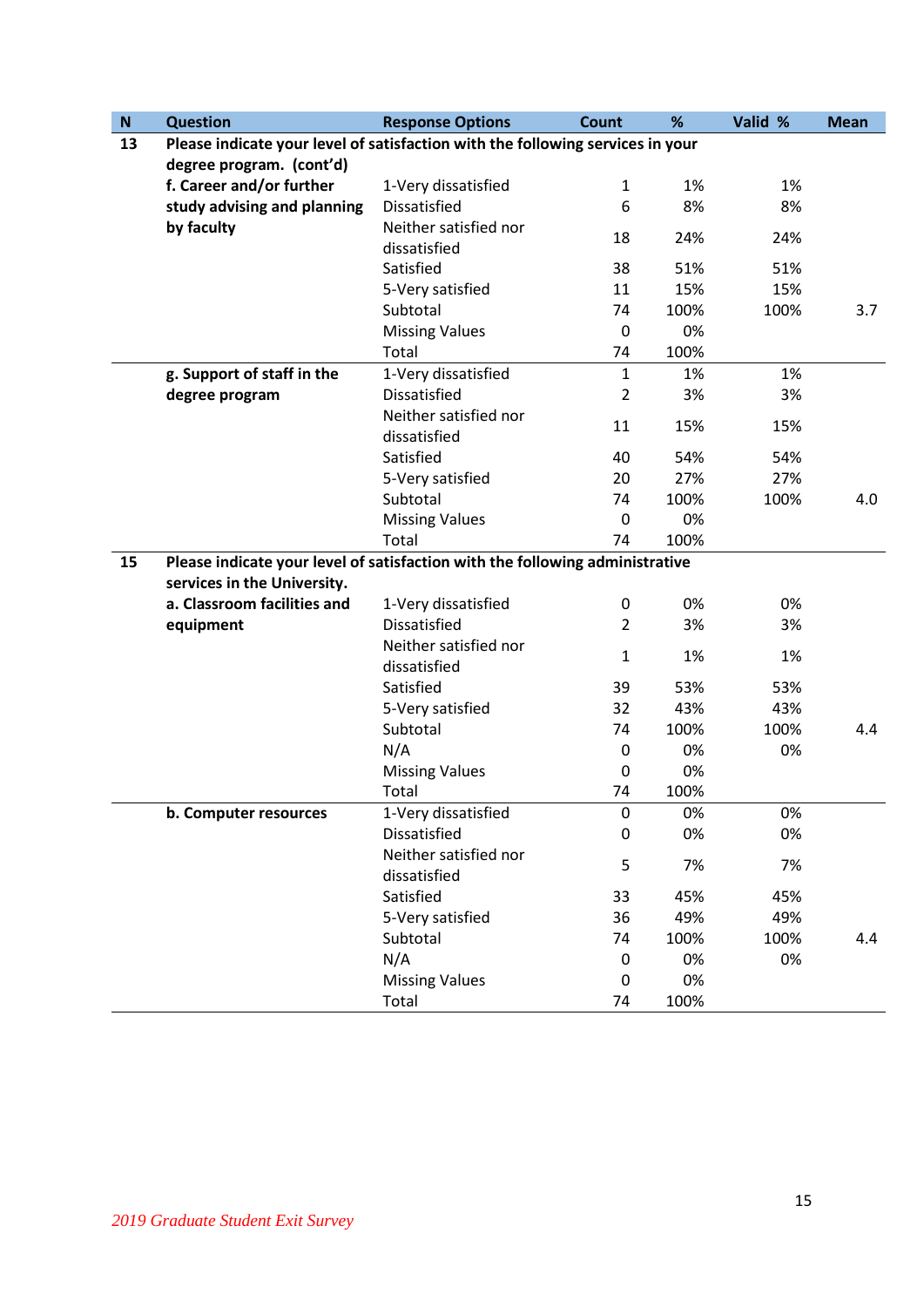| $\boldsymbol{\mathsf{N}}$ | <b>Question</b>                                                                | <b>Response Options</b>               | <b>Count</b>     | %    | Valid % | <b>Mean</b> |
|---------------------------|--------------------------------------------------------------------------------|---------------------------------------|------------------|------|---------|-------------|
| 16                        | Please indicate your level of satisfaction with the following services in your |                                       |                  |      |         |             |
|                           | degree program. (cont'd)                                                       |                                       |                  |      |         |             |
|                           | c. Computer resources                                                          | 1-Very dissatisfied                   | $\mathbf{1}$     | 1%   | 1%      |             |
|                           |                                                                                | <b>Dissatisfied</b>                   | 5                | 7%   | 7%      |             |
|                           |                                                                                | Neither satisfied nor<br>dissatisfied | 13               | 18%  | 18%     |             |
|                           |                                                                                | Satisfied                             | 32               | 43%  | 43%     |             |
|                           |                                                                                | 5-Very satisfied                      | 23               | 31%  | 31%     |             |
|                           |                                                                                | Subtotal                              | 74               | 100% | 100%    | 4.0         |
|                           |                                                                                | N/A                                   | $\boldsymbol{0}$ | 0%   | 0%      |             |
|                           |                                                                                | <b>Missing Values</b>                 | $\mathbf 0$      | 0%   |         |             |
|                           |                                                                                | Total                                 | 74               | 100% |         |             |
| 17                        | Please indicate your level of satisfaction with the following library services |                                       |                  |      |         |             |
|                           | in the University.                                                             |                                       |                  |      |         |             |
|                           | a. Library resources in your                                                   | 1-Very dissatisfied                   | 0                | 0%   | 0%      |             |
|                           | field of study                                                                 | <b>Dissatisfied</b>                   | $\mathbf{1}$     | 1%   | 1%      |             |
|                           |                                                                                | Neither satisfied nor                 | 5                | 7%   | 7%      |             |
|                           |                                                                                | dissatisfied                          |                  |      |         |             |
|                           |                                                                                | Satisfied                             | 37               | 51%  | 51%     |             |
|                           |                                                                                | 5-Very satisfied                      | 29               | 40%  | 40%     |             |
|                           |                                                                                | Subtotal                              | 72               | 100% | 100%    | 4.3         |
|                           |                                                                                | N/A                                   | $\boldsymbol{0}$ | 0%   | 0%      |             |
|                           |                                                                                | <b>Missing Values</b>                 | $\mathbf 0$      | 0%   |         |             |
|                           |                                                                                | Total                                 | 72               | 100% |         |             |
|                           | b. Overall library support                                                     | 1-Very dissatisfied                   | $\mathbf 0$      | 0%   | 0%      |             |
|                           | services                                                                       | Dissatisfied                          | $\mathbf{1}$     | 1%   | 1%      |             |
|                           |                                                                                | Neither satisfied nor<br>dissatisfied | $\mathbf{1}$     | 1%   | 1%      |             |
|                           |                                                                                | Satisfied                             | 32               | 45%  | 45%     |             |
|                           |                                                                                | 5-Very satisfied                      | 37               | 52%  | 52%     |             |
|                           |                                                                                | Subtotal                              | 71               | 100% | 100%    | 4.5         |
|                           |                                                                                | N/A                                   | $\mathbf 0$      | 0%   | 0%      |             |
|                           |                                                                                | <b>Missing Values</b>                 | $\pmb{0}$        | 0%   |         |             |
|                           |                                                                                | Total                                 | 71               | 100% |         |             |
|                           | c. Library's web-based                                                         | 1-Very dissatisfied                   | 0                | 0%   | 0%      |             |
|                           | access to resources and                                                        | Dissatisfied                          | 0                | 0%   | 0%      |             |
|                           | services                                                                       | Neither satisfied nor<br>dissatisfied | 4                | 6%   | 6%      |             |
|                           |                                                                                | Satisfied                             | 33               | 48%  | 48%     |             |
|                           |                                                                                | 5-Very satisfied                      | 32               | 46%  | 46%     |             |
|                           |                                                                                | Subtotal                              | 69               | 100% | 100%    | 4.4         |
|                           |                                                                                | N/A                                   | 0                | 0%   | 0%      |             |
|                           |                                                                                | <b>Missing Values</b>                 | 0                | 0%   |         |             |
|                           |                                                                                | Total                                 | 69               | 100% |         |             |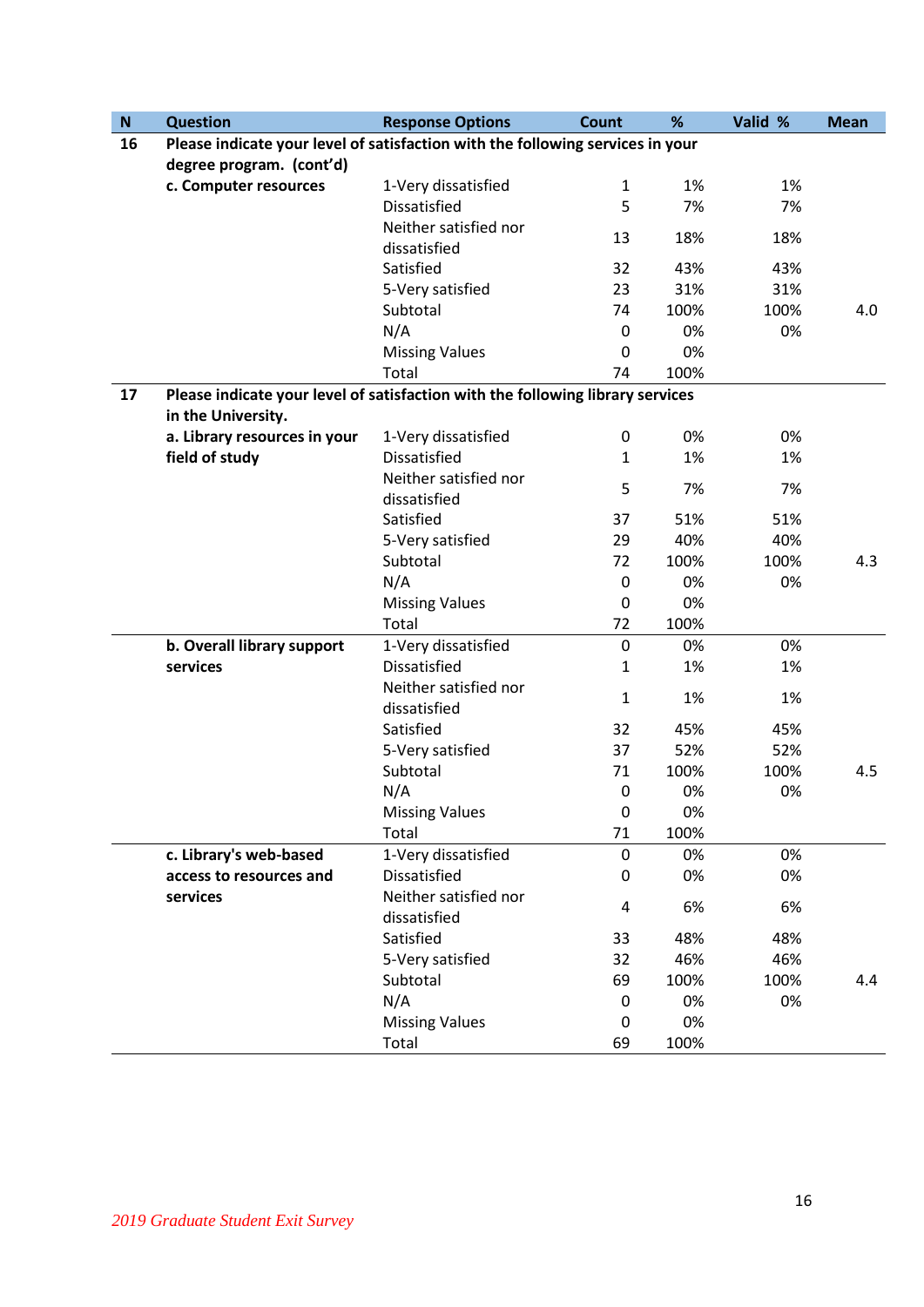| $\boldsymbol{\mathsf{N}}$ | <b>Question</b>                                                              | <b>Response Options</b>               | <b>Count</b> | %    | Valid % | <b>Mean</b> |
|---------------------------|------------------------------------------------------------------------------|---------------------------------------|--------------|------|---------|-------------|
| 19                        | Please indicate your level of satisfaction with the student support services |                                       |              |      |         |             |
|                           | in the University.                                                           |                                       |              |      |         |             |
|                           | a. Services provided by the                                                  | 1-Very dissatisfied                   | $\mathbf{1}$ | 1%   | 1%      |             |
|                           | <b>Office of the Registrar</b>                                               | <b>Dissatisfied</b>                   | 1            | 1%   | 1%      |             |
|                           |                                                                              | Neither satisfied nor<br>dissatisfied | 10           | 14%  | 14%     |             |
|                           |                                                                              | Satisfied                             | 35           | 50%  | 50%     |             |
|                           |                                                                              | 5-Very satisfied                      | 23           | 33%  | 33%     |             |
|                           |                                                                              | Subtotal                              | 70           | 100% | 100%    | 4.1         |
|                           |                                                                              | N/A                                   | 0            | 0%   | 0%      |             |
|                           |                                                                              | <b>Missing Values</b>                 | $\pmb{0}$    | 0%   |         |             |
|                           |                                                                              | Total                                 | 70           | 100% |         |             |
|                           | b. Financial Aid services                                                    | 1-Very dissatisfied                   | 5            | 8%   | 8%      |             |
|                           | provided by the Office of                                                    | <b>Dissatisfied</b>                   | 4            | 6%   | 6%      |             |
|                           | Financial Aid-tuition<br>assistance, scholarship,                            | Neither satisfied nor<br>dissatisfied | 15           | 23%  | 23%     |             |
|                           | deferred payment, work                                                       | Satisfied                             | 20           | 30%  | 30%     |             |
|                           | study                                                                        | 5-Very satisfied                      | 22           | 33%  | 33%     |             |
|                           |                                                                              | Subtotal                              | 66           | 100% | 100%    | 3.8         |
|                           |                                                                              | N/A                                   | 0            | 0%   | 0%      |             |
|                           |                                                                              | <b>Missing Values</b>                 | $\pmb{0}$    | 0%   |         |             |
|                           |                                                                              | Total                                 | 66           | 100% |         |             |
|                           | c. Student advising on                                                       | 1-Very dissatisfied                   | $\mathbf 0$  | 0%   | 0%      |             |
|                           | policies, rights and                                                         | <b>Dissatisfied</b>                   | 2            | 3%   | 3%      |             |
|                           | responsibilities                                                             | Neither satisfied nor<br>dissatisfied | 11           | 16%  | 16%     |             |
|                           |                                                                              | Satisfied                             | 35           | 52%  | 52%     |             |
|                           |                                                                              | 5-Very satisfied                      | 19           | 28%  | 28%     |             |
|                           |                                                                              | Subtotal                              | 67           | 100% | 100%    | 4.1         |
|                           |                                                                              | N/A                                   | 0            | 0%   | 0%      |             |
|                           |                                                                              | <b>Missing Values</b>                 | $\mathbf 0$  | 0%   |         |             |
|                           |                                                                              | Total                                 | 67           | 100% |         |             |
|                           | d. Services provided by the                                                  | 1-Very dissatisfied                   | 0            | 0%   | 0%      |             |
|                           | <b>Center for Student Success</b>                                            | <b>Dissatisfied</b>                   | 1            | 2%   | 2%      |             |
|                           |                                                                              | Neither satisfied nor                 | 21           | 36%  | 36%     |             |
|                           |                                                                              | dissatisfied                          |              |      |         |             |
|                           |                                                                              | Satisfied                             | 24           | 41%  | 41%     |             |
|                           |                                                                              | 5-Very satisfied                      | 13           | 22%  | 22%     |             |
|                           |                                                                              | Subtotal                              | 59           | 100% | 100%    | 3.8         |
|                           |                                                                              | N/A                                   | 0            | 0%   | 0%      |             |
|                           |                                                                              | <b>Missing Values</b>                 | 0            | 0%   |         |             |
|                           |                                                                              | Total                                 | 59           | 100% |         |             |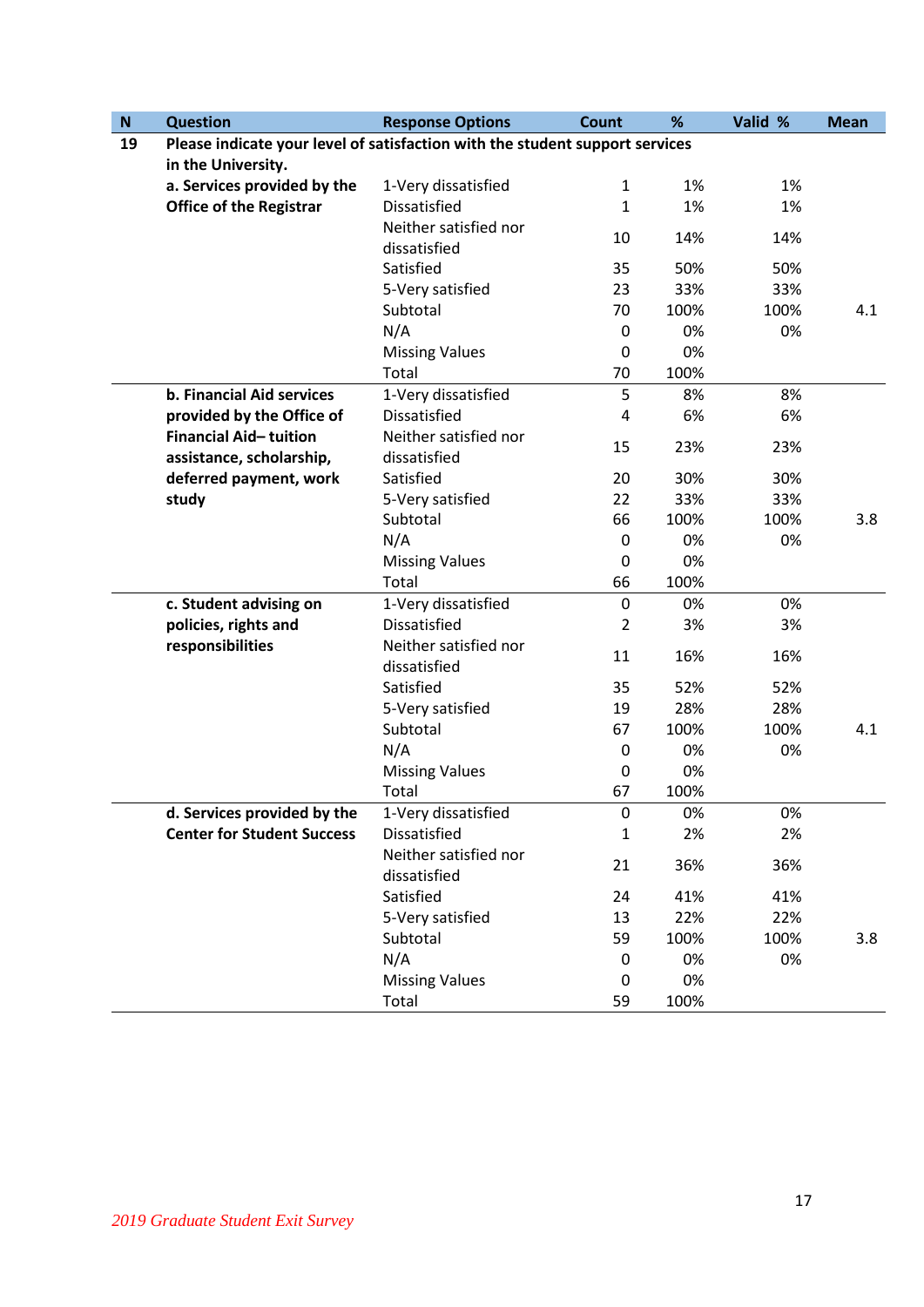| $\boldsymbol{\mathsf{N}}$ | <b>Question</b>                                                              | <b>Response Options</b>               | <b>Count</b>     | %    | Valid % | <b>Mean</b> |
|---------------------------|------------------------------------------------------------------------------|---------------------------------------|------------------|------|---------|-------------|
| 19                        | Please indicate your level of satisfaction with the student support services |                                       |                  |      |         |             |
|                           | in the University. (cont'd)                                                  |                                       |                  |      |         |             |
|                           | e. Career advising and                                                       | 1-Very dissatisfied                   | $\mathbf{1}$     | 2%   | 2%      |             |
|                           | planning by Alumni and                                                       | <b>Dissatisfied</b>                   | 3                | 5%   | 5%      |             |
|                           | <b>Career Development Office</b>                                             | Neither satisfied nor<br>dissatisfied | 15               | 24%  | 24%     |             |
|                           |                                                                              | Satisfied                             | 28               | 44%  | 44%     |             |
|                           |                                                                              | 5-Very satisfied                      | 16               | 25%  | 25%     |             |
|                           |                                                                              | Subtotal                              | 63               | 100% | 100%    | 3.9         |
|                           |                                                                              | N/A                                   | $\boldsymbol{0}$ | 0%   | 0%      |             |
|                           |                                                                              | <b>Missing Values</b>                 | $\mathbf 0$      | 0%   |         |             |
|                           |                                                                              | Total                                 | 63               | 100% |         |             |
| 21                        | Please indicate your level of satisfaction with the following services       |                                       |                  |      |         |             |
|                           | provided by the Alumni and Career Development Office.                        |                                       |                  |      |         |             |
|                           | a. Job orientations                                                          | 1-Very dissatisfied                   | $\overline{2}$   | 3%   | 3%      |             |
|                           |                                                                              | <b>Dissatisfied</b>                   | $\overline{2}$   | 3%   | 3%      |             |
|                           |                                                                              | Neither satisfied nor                 |                  |      |         |             |
|                           |                                                                              | dissatisfied                          | 18               | 31%  | 31%     |             |
|                           |                                                                              | Satisfied                             | 25               | 43%  | 43%     |             |
|                           |                                                                              | 5-Very satisfied                      | 11               | 19%  | 19%     |             |
|                           |                                                                              | Subtotal                              | 58               | 100% | 100%    | 3.7         |
|                           |                                                                              | N/A                                   | $\boldsymbol{0}$ | 0%   | 0%      |             |
|                           |                                                                              | <b>Missing Values</b>                 | $\boldsymbol{0}$ | 0%   |         |             |
|                           |                                                                              | Total                                 | 58               | 100% |         |             |
|                           | b. Career days                                                               | 1-Very dissatisfied                   | $\pmb{0}$        | 0%   | 0%      |             |
|                           |                                                                              | Dissatisfied                          | 1                | 2%   | 2%      |             |
|                           |                                                                              | Neither satisfied nor<br>dissatisfied | 24               | 44%  | 44%     |             |
|                           |                                                                              | Satisfied                             | 20               | 37%  | 37%     |             |
|                           |                                                                              | 5-Very satisfied                      | 9                | 17%  | 17%     |             |
|                           |                                                                              | Subtotal                              | 54               | 100% | 100%    | 3.7         |
|                           |                                                                              | N/A                                   | 0                | 0%   | 0%      |             |
|                           |                                                                              | <b>Missing Values</b>                 | $\mathbf 0$      | 0%   |         |             |
|                           |                                                                              | Total                                 | 54               | 100% |         |             |
|                           | c. CV/Cover letter writing                                                   | 1-Very dissatisfied                   | $\boldsymbol{0}$ | 0%   | 0%      |             |
|                           | sessions                                                                     | <b>Dissatisfied</b>                   | $\mathbf{1}$     | 2%   | 2%      |             |
|                           |                                                                              | Neither satisfied nor                 | 26               | 49%  | 49%     |             |
|                           |                                                                              | dissatisfied                          |                  |      |         |             |
|                           |                                                                              | Satisfied                             | 15               | 28%  | 28%     |             |
|                           |                                                                              | 5-Very satisfied                      | 11               | 21%  | 21%     |             |
|                           |                                                                              | Subtotal                              | 53               | 100% | 100%    | 3.7         |
|                           |                                                                              | N/A                                   | 0                | 0%   | 0%      |             |
|                           |                                                                              | <b>Missing Values</b>                 | $\mathbf 0$      | 0%   |         |             |
|                           |                                                                              | Total                                 | 53               | 100% |         |             |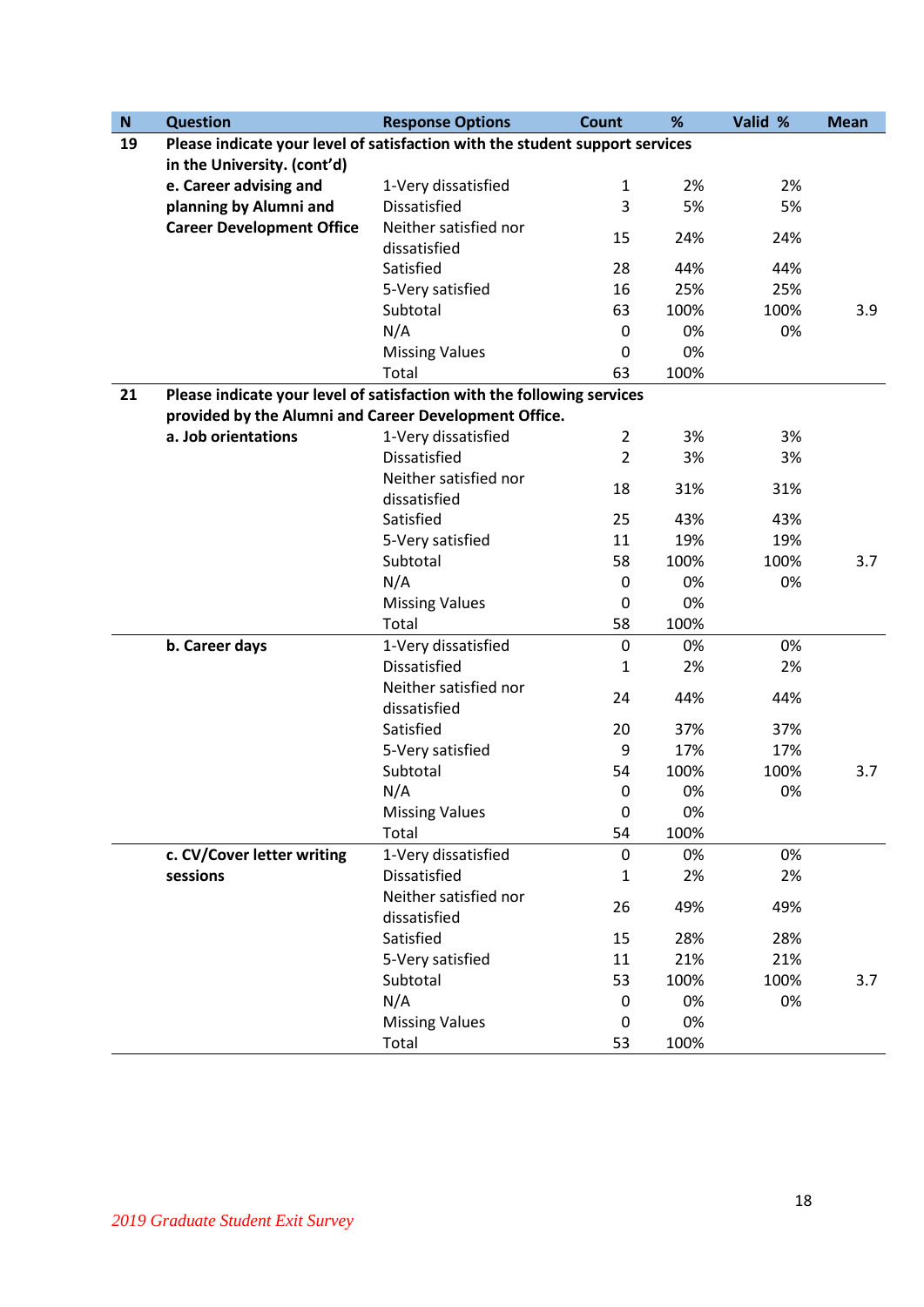| ${\bf N}$ | <b>Question</b>                                                                        | <b>Response Options</b> | <b>Count</b>     | %    | Valid % | <b>Mean</b> |
|-----------|----------------------------------------------------------------------------------------|-------------------------|------------------|------|---------|-------------|
| 21        | Please indicate your level of satisfaction with the following services provided by the |                         |                  |      |         |             |
|           | Alumni and Career Development Office.                                                  |                         |                  |      |         |             |
|           | d. Job interview advisement                                                            | 1-Very dissatisfied     | $\boldsymbol{0}$ | 0%   | 0%      |             |
|           |                                                                                        | <b>Dissatisfied</b>     | 1                | 2%   | 2%      |             |
|           |                                                                                        | Neither satisfied nor   | 26               | 51%  | 51%     |             |
|           |                                                                                        | dissatisfied            |                  |      |         |             |
|           |                                                                                        | Satisfied               | 18               | 35%  | 35%     |             |
|           |                                                                                        | 5-Very satisfied        | 6                | 12%  | 12%     |             |
|           |                                                                                        | Subtotal                | 51               | 100% | 100%    | 3.6         |
|           |                                                                                        | N/A                     | 0                | 0%   | 0%      |             |
|           |                                                                                        | <b>Missing Values</b>   | 0                | 0%   |         |             |
|           |                                                                                        | Total                   | 51               | 100% |         |             |
|           | e. Job/training/lecture                                                                | 1-Very dissatisfied     | $\mathbf{1}$     | 2%   | 2%      |             |
|           | announcements                                                                          | <b>Dissatisfied</b>     | $\mathbf 0$      | 0%   | 0%      |             |
|           | broadcasted via email                                                                  | Neither satisfied nor   | 18               | 30%  | 30%     |             |
|           |                                                                                        | dissatisfied            |                  |      |         |             |
|           |                                                                                        | Satisfied               | 21               | 34%  | 34%     |             |
|           |                                                                                        | 5-Very satisfied        | 21               | 34%  | 34%     |             |
|           |                                                                                        | Subtotal                | 61               | 100% | 100%    | 4.0         |
|           |                                                                                        | N/A                     | $\mathbf 0$      | 0%   | 0%      |             |
|           |                                                                                        | <b>Missing Values</b>   | 0                | 0%   |         |             |
|           |                                                                                        | Total                   | 61               | 100% |         |             |
| 23        | How much did graduate education at AUA contribute to your development                  |                         |                  |      |         |             |
|           | in the following areas?                                                                |                         |                  |      |         |             |
|           | a. Writing skills                                                                      | 1-Not at all            | $\mathbf{1}$     | 1%   | 1%      |             |
|           |                                                                                        | 2 Very little           | 5                | 7%   | 7%      |             |
|           |                                                                                        | 3 Somewhat              | 14               | 19%  | 19%     |             |
|           |                                                                                        | 4 Sufficiently          | 11               | 15%  | 15%     |             |
|           |                                                                                        | 5 Quite a bit           | 10               | 14%  | 14%     |             |
|           |                                                                                        | 6 Very much             | 23               | 31%  | 32%     |             |
|           |                                                                                        | 7-Tremendously          | 9                | 12%  | 12%     |             |
|           |                                                                                        | Subtotal                | 73               | 99%  | 100%    | 4.8         |
|           |                                                                                        | <b>Missing Values</b>   | 1                | 1%   |         |             |
|           |                                                                                        | Total                   | 74               | 100% |         |             |
|           | b. English Writing skills                                                              | 1-Not at all            | $\mathbf{1}$     | 1%   | 1%      |             |
|           |                                                                                        | 2 Very little           | $\overline{2}$   | 3%   | 3%      |             |
|           |                                                                                        | 3 Somewhat              | 11               | 15%  | 15%     |             |
|           |                                                                                        | 4 Sufficiently          | 15               | 20%  | 20%     |             |
|           |                                                                                        | 5 Quite a bit           | 12               | 16%  | 16%     |             |
|           |                                                                                        | 6 Very much             | 20               | 27%  | 27%     |             |
|           |                                                                                        | 7-Tremendously          | 13               | 18%  | 18%     |             |
|           |                                                                                        | Subtotal                | 74               | 100% | 100%    | 5.0         |
|           |                                                                                        | <b>Missing Values</b>   | $\mathbf 0$      | 0%   |         |             |
|           |                                                                                        | Total                   | 74               | 100% |         |             |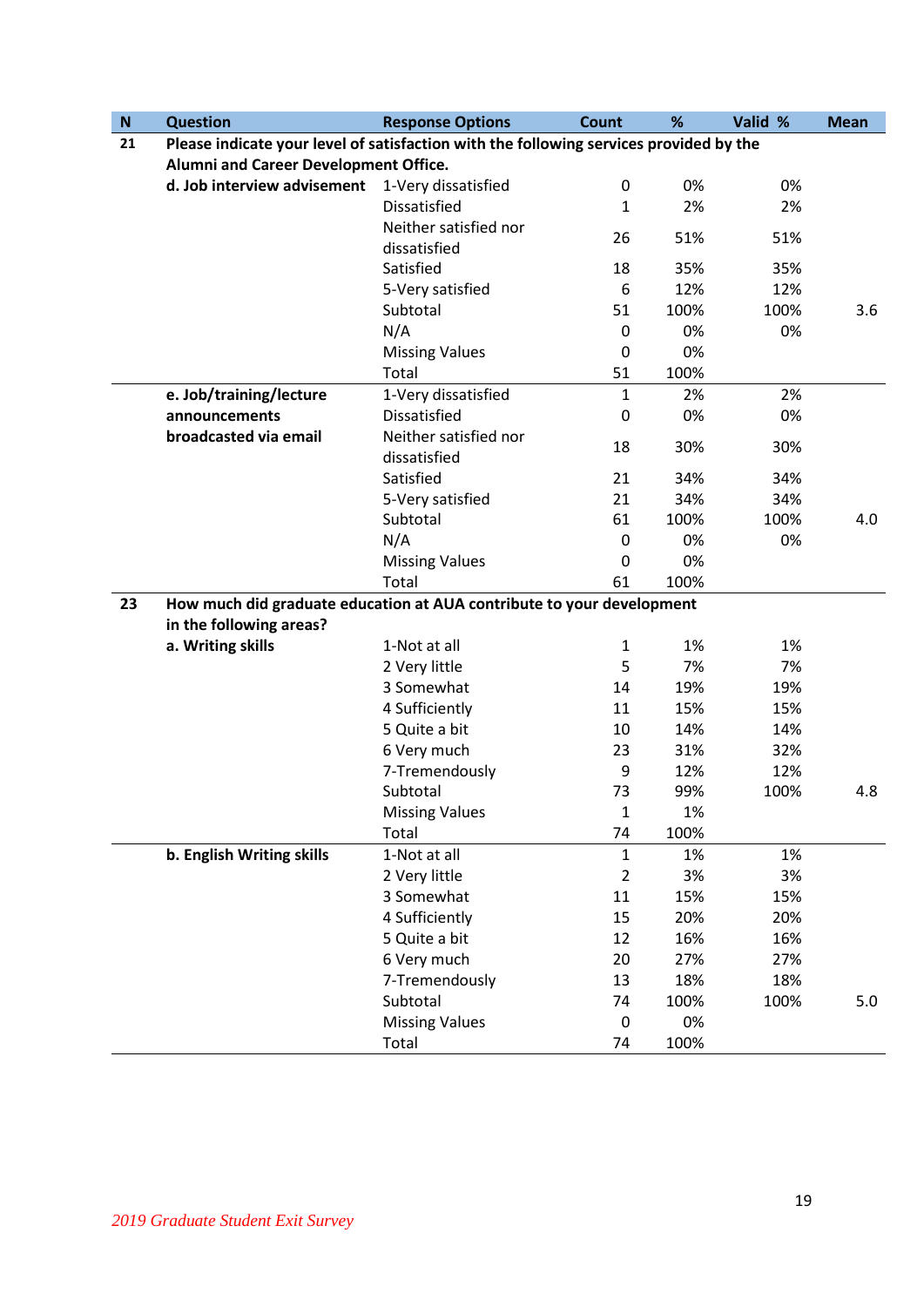| ${\sf N}$ | <b>Question</b>                                                       | <b>Response Options</b> | Count          | %    | Valid % | <b>Mean</b> |
|-----------|-----------------------------------------------------------------------|-------------------------|----------------|------|---------|-------------|
| 23        | How much did graduate education at AUA contribute to your development |                         |                |      |         |             |
|           | in the following areas? (cont'd)                                      |                         |                |      |         |             |
|           | c. Speaking skills                                                    | 1-Not at all            | $\overline{2}$ | 3%   | 3%      |             |
|           |                                                                       | 2 Very little           | $\overline{2}$ | 3%   | 3%      |             |
|           |                                                                       | 3 Somewhat              | 11             | 15%  | 15%     |             |
|           |                                                                       | 4 Sufficiently          | 15             | 20%  | 20%     |             |
|           |                                                                       | 5 Quite a bit           | 10             | 14%  | 14%     |             |
|           |                                                                       | 6 Very much             | 25             | 34%  | 34%     |             |
|           |                                                                       | 7-Tremendously          | 9              | 12%  | 12%     |             |
|           |                                                                       | Subtotal                | 74             | 100% | 100%    | 4.9         |
|           |                                                                       | <b>Missing Values</b>   | $\pmb{0}$      | 0%   |         |             |
|           |                                                                       | Total                   | 74             | 100% |         |             |
|           | d. English Speaking skills                                            | 1-Not at all            | $\mathbf{1}$   | 1%   | 1%      |             |
|           |                                                                       | 2 Very little           | 4              | 5%   | 5%      |             |
|           |                                                                       | 3 Somewhat              | 9              | 12%  | 12%     |             |
|           |                                                                       | 4 Sufficiently          | 18             | 24%  | 24%     |             |
|           |                                                                       | 5 Quite a bit           | 12             | 16%  | 16%     |             |
|           |                                                                       | 6 Very much             | 19             | 26%  | 26%     |             |
|           |                                                                       | 7-Tremendously          | 11             | 15%  | 15%     |             |
|           |                                                                       | Subtotal                | 74             | 100% | 100%    | 4.9         |
|           |                                                                       | <b>Missing Values</b>   | $\pmb{0}$      | 0%   |         |             |
|           |                                                                       | Total                   | 74             | 100% |         |             |
|           | e. Applying scientific                                                | 1-Not at all            | $\mathbf{1}$   | 1%   | 1%      |             |
|           | methods of inquiry                                                    | 2 Very little           | 4              | 5%   | 5%      |             |
|           |                                                                       | 3 Somewhat              | 11             | 15%  | 15%     |             |
|           |                                                                       | 4 Sufficiently          | 11             | 15%  | 15%     |             |
|           |                                                                       | 5 Quite a bit           | 9              | 12%  | 12%     |             |
|           |                                                                       | 6 Very much             | 21             | 28%  | 28%     |             |
|           |                                                                       | 7-Tremendously          | 17             | 23%  | 23%     |             |
|           |                                                                       | Subtotal                | 74             | 100% | 100%    | 5.1         |
|           |                                                                       | <b>Missing Values</b>   | $\pmb{0}$      | 0%   |         |             |
|           |                                                                       | Total                   | 74             | 100% |         |             |
|           | f. Computer skills                                                    | 1-Not at all            | 3              | 4%   | 4%      |             |
|           |                                                                       | 2 Very little           | 8              | 11%  | 11%     |             |
|           |                                                                       | 3 Somewhat              | 12             | 16%  | 16%     |             |
|           |                                                                       | 4 Sufficiently          | 9              | 12%  | 12%     |             |
|           |                                                                       | 5 Quite a bit           | 12             | 16%  | 16%     |             |
|           |                                                                       | 6 Very much             | 19             | 26%  | 26%     |             |
|           |                                                                       | 7-Tremendously          | 11             | 15%  | 15%     |             |
|           |                                                                       | Subtotal                | 74             | 100% | 100%    | 4.6         |
|           |                                                                       | <b>Missing Values</b>   | $\mathbf 0$    | 0%   |         |             |
|           |                                                                       | Total                   | 74             | 100% |         |             |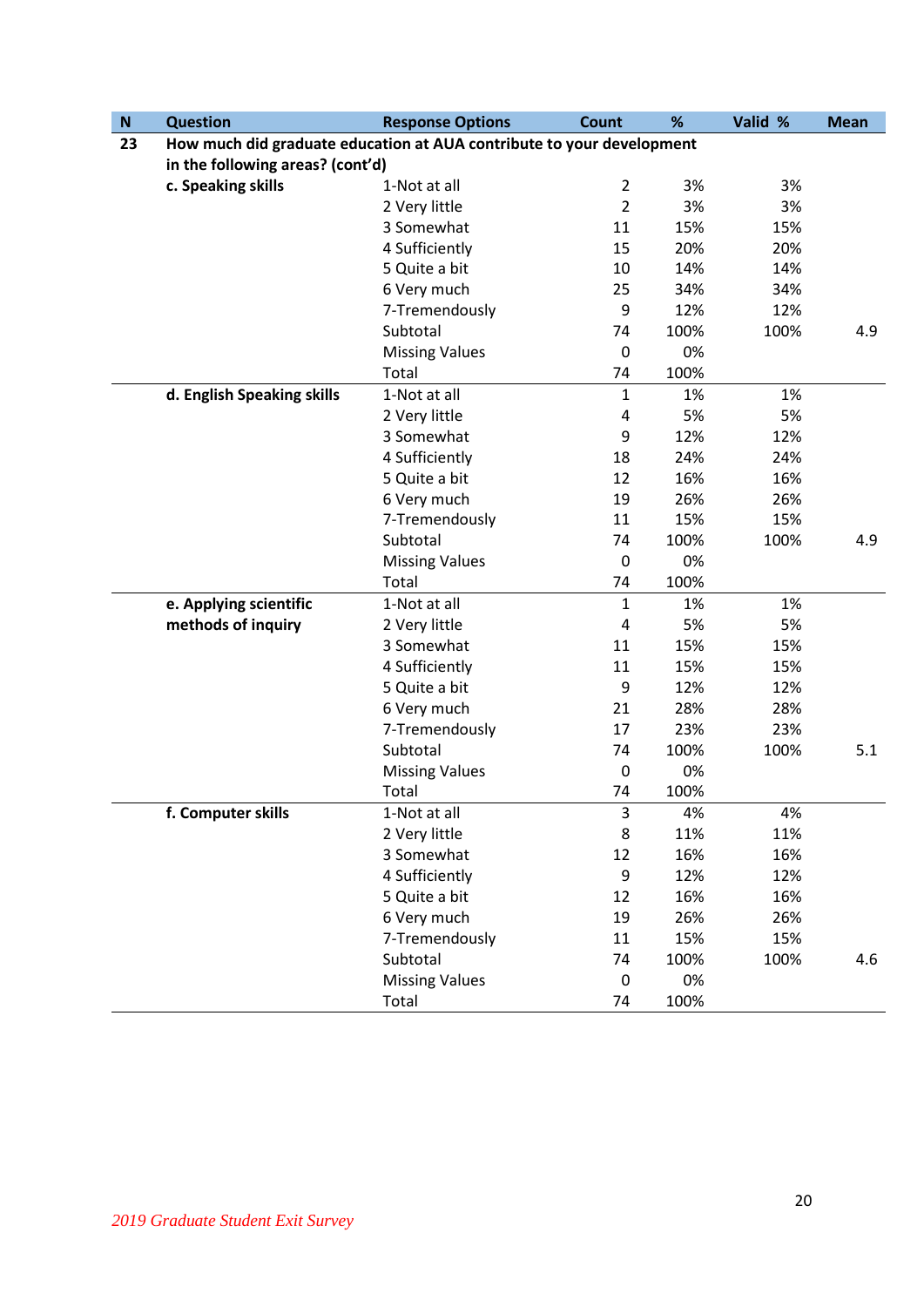| $\boldsymbol{\mathsf{N}}$ | <b>Question</b>                                                       | <b>Response Options</b> | <b>Count</b>   | %    | Valid % | <b>Mean</b> |
|---------------------------|-----------------------------------------------------------------------|-------------------------|----------------|------|---------|-------------|
| 23                        | How much did graduate education at AUA contribute to your development |                         |                |      |         |             |
|                           | in the following areas? (cont'd)                                      |                         |                |      |         |             |
|                           | g. Ability to critically                                              | 1-Not at all            | 0              | 0%   | 0%      |             |
|                           | analyze ideas and                                                     | 2 Very little           | 4              | 5%   | 5%      |             |
|                           | information                                                           | 3 Somewhat              | 6              | 8%   | 8%      |             |
|                           |                                                                       | 4 Sufficiently          | 10             | 14%  | 14%     |             |
|                           |                                                                       | 5 Quite a bit           | 15             | 20%  | 21%     |             |
|                           |                                                                       | 6 Very much             | 21             | 28%  | 29%     |             |
|                           |                                                                       | 7-Tremendously          | 17             | 23%  | 23%     |             |
|                           |                                                                       | Subtotal                | 73             | 99%  | 100%    | 5.3         |
|                           |                                                                       | <b>Missing Values</b>   | $\mathbf{1}$   | 1%   |         |             |
|                           |                                                                       | Total                   | 74             | 100% |         |             |
|                           | h. Ability to solve analytical                                        | 1-Not at all            | $\pmb{0}$      | 0%   | 0%      |             |
|                           | problems                                                              | 2 Very little           | 3              | 4%   | 4%      |             |
|                           |                                                                       | 3 Somewhat              | 9              | 12%  | 12%     |             |
|                           |                                                                       | 4 Sufficiently          | 10             | 14%  | 14%     |             |
|                           |                                                                       | 5 Quite a bit           | 12             | 16%  | 16%     |             |
|                           |                                                                       | 6 Very much             | 24             | 32%  | 33%     |             |
|                           |                                                                       | 7-Tremendously          | 15             | 20%  | 21%     |             |
|                           |                                                                       | Subtotal                | 73             | 99%  | 100%    | 5.2         |
|                           |                                                                       | <b>Missing Values</b>   | $\mathbf{1}$   | 1%   |         |             |
|                           |                                                                       | Total                   | 74             | 100% |         |             |
|                           | i. Ability to lead and guide                                          | 1-Not at all            | 5              | 7%   | 7%      |             |
|                           | others                                                                | 2 Very little           | 9              | 12%  | 12%     |             |
|                           |                                                                       | 3 Somewhat              | 12             | 16%  | 16%     |             |
|                           |                                                                       | 4 Sufficiently          | 6              | 8%   | 8%      |             |
|                           |                                                                       | 5 Quite a bit           | 10             | 14%  | 14%     |             |
|                           |                                                                       | 6 Very much             | 20             | 27%  | 27%     |             |
|                           |                                                                       | 7-Tremendously          | 11             | 15%  | 15%     |             |
|                           |                                                                       | Subtotal                | 73             | 99%  | 100%    | 4.5         |
|                           |                                                                       | <b>Missing Values</b>   | $\mathbf{1}$   | 1%   |         |             |
|                           |                                                                       | Total                   | 74             | 100% |         |             |
|                           | j. Ability to function as part                                        | 1-Not at all            | 0              | 0%   | 0%      |             |
|                           | of a team                                                             | 2 Very little           | 8              | 11%  | 11%     |             |
|                           |                                                                       | 3 Somewhat              | $\overline{7}$ | 9%   | 9%      |             |
|                           |                                                                       | 4 Sufficiently          | 13             | 18%  | 18%     |             |
|                           |                                                                       | 5 Quite a bit           | 12             | 16%  | 16%     |             |
|                           |                                                                       | 6 Very much             | 21             | 28%  | 28%     |             |
|                           |                                                                       | 7-Tremendously          | 13             | 18%  | 18%     |             |
|                           |                                                                       | Subtotal                | 74             | 100% | 100%    | 4.9         |
|                           |                                                                       | <b>Missing Values</b>   | $\mathbf 0$    | 0%   |         |             |
|                           |                                                                       | Total                   | 74             | 100% |         |             |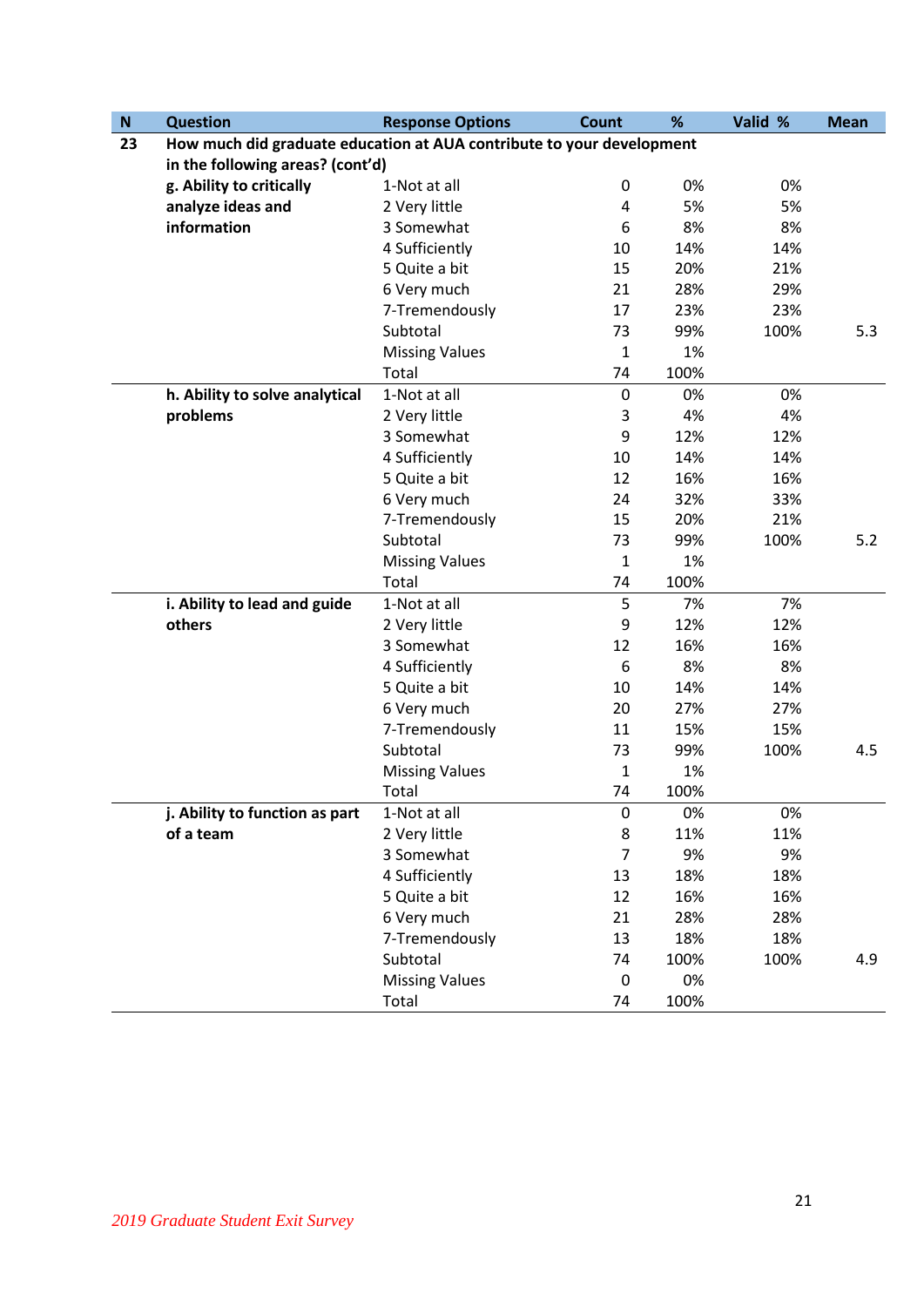| ${\bf N}$ | <b>Question</b>                                                       | <b>Response Options</b> | <b>Count</b>   | %    | Valid % | <b>Mean</b> |
|-----------|-----------------------------------------------------------------------|-------------------------|----------------|------|---------|-------------|
| 23        | How much did graduate education at AUA contribute to your development |                         |                |      |         |             |
|           | in the following areas? (cont'd)                                      |                         |                |      |         |             |
|           | k. Ability to plan and carry                                          | 1-Not at all            | $\overline{2}$ | 3%   | 3%      |             |
|           | out projects independently                                            | 2 Very little           | $\overline{7}$ | 9%   | 9%      |             |
|           |                                                                       | 3 Somewhat              | 5              | 7%   | 7%      |             |
|           |                                                                       | 4 Sufficiently          | 9              | 12%  | 12%     |             |
|           |                                                                       | 5 Quite a bit           | 8              | 11%  | 11%     |             |
|           |                                                                       | 6 Very much             | 26             | 35%  | 35%     |             |
|           |                                                                       | 7-Tremendously          | 17             | 23%  | 23%     |             |
|           |                                                                       | Subtotal                | 74             | 100% | 100%    | 5.2         |
|           |                                                                       | <b>Missing Values</b>   | $\mathbf 0$    | 0%   |         |             |
|           |                                                                       | Total                   | 74             | 100% |         |             |
|           | I. Making presentations to                                            | 1-Not at all            | 3              | 4%   | 4%      |             |
|           | forums typical of your field                                          | 2 Very little           | 4              | 5%   | 5%      |             |
|           | of study                                                              | 3 Somewhat              | 6              | 8%   | 8%      |             |
|           |                                                                       | 4 Sufficiently          | 3              | 4%   | 4%      |             |
|           |                                                                       | 5 Quite a bit           | 11             | 15%  | 15%     |             |
|           |                                                                       | 6 Very much             | 27             | 36%  | 36%     |             |
|           |                                                                       | 7-Tremendously          | 20             | 27%  | 27%     |             |
|           |                                                                       | Subtotal                | 74             | 100% | 100%    | 5.4         |
|           |                                                                       | <b>Missing Values</b>   | $\mathbf 0$    | 0%   |         |             |
|           |                                                                       | Total                   | 74             | 100% |         |             |
|           | m. Presenting papers at                                               | 1-Not at all            | $\overline{7}$ | 9%   | 9%      |             |
|           | conferences/seminars                                                  | 2 Very little           | 3              | 4%   | 4%      |             |
|           |                                                                       | 3 Somewhat              | 6              | 8%   | 8%      |             |
|           |                                                                       | 4 Sufficiently          | 7              | 9%   | 9%      |             |
|           |                                                                       | 5 Quite a bit           | 10             | 14%  | 14%     |             |
|           |                                                                       | 6 Very much             | 24             | 32%  | 32%     |             |
|           |                                                                       | 7-Tremendously          | 17             | 23%  | 23%     |             |
|           |                                                                       | Subtotal                | 74             | 100% | 100%    | 5.0         |
|           |                                                                       | <b>Missing Values</b>   | $\mathbf 0$    | 0%   |         |             |
|           |                                                                       | Total                   | 74             | 100% |         |             |
|           | n. Submitting papers for                                              | 1-Not at all            | 10             | 14%  | 14%     |             |
|           | publication                                                           | 2 Very little           | 5              | 7%   | 7%      |             |
|           |                                                                       | 3 Somewhat              | 4              | 5%   | 5%      |             |
|           |                                                                       | 4 Sufficiently          | 10             | 14%  | 14%     |             |
|           |                                                                       | 5 Quite a bit           | 13             | 18%  | 18%     |             |
|           |                                                                       | 6 Very much             | 19             | 26%  | 26%     |             |
|           |                                                                       | 7-Tremendously          | 13             | 18%  | 18%     |             |
|           |                                                                       | Subtotal                | 74             | 100% | 100%    | 4.6         |
|           |                                                                       | <b>Missing Values</b>   | $\mathbf 0$    | 0%   |         |             |
|           |                                                                       | Total                   | 74             | 100% |         |             |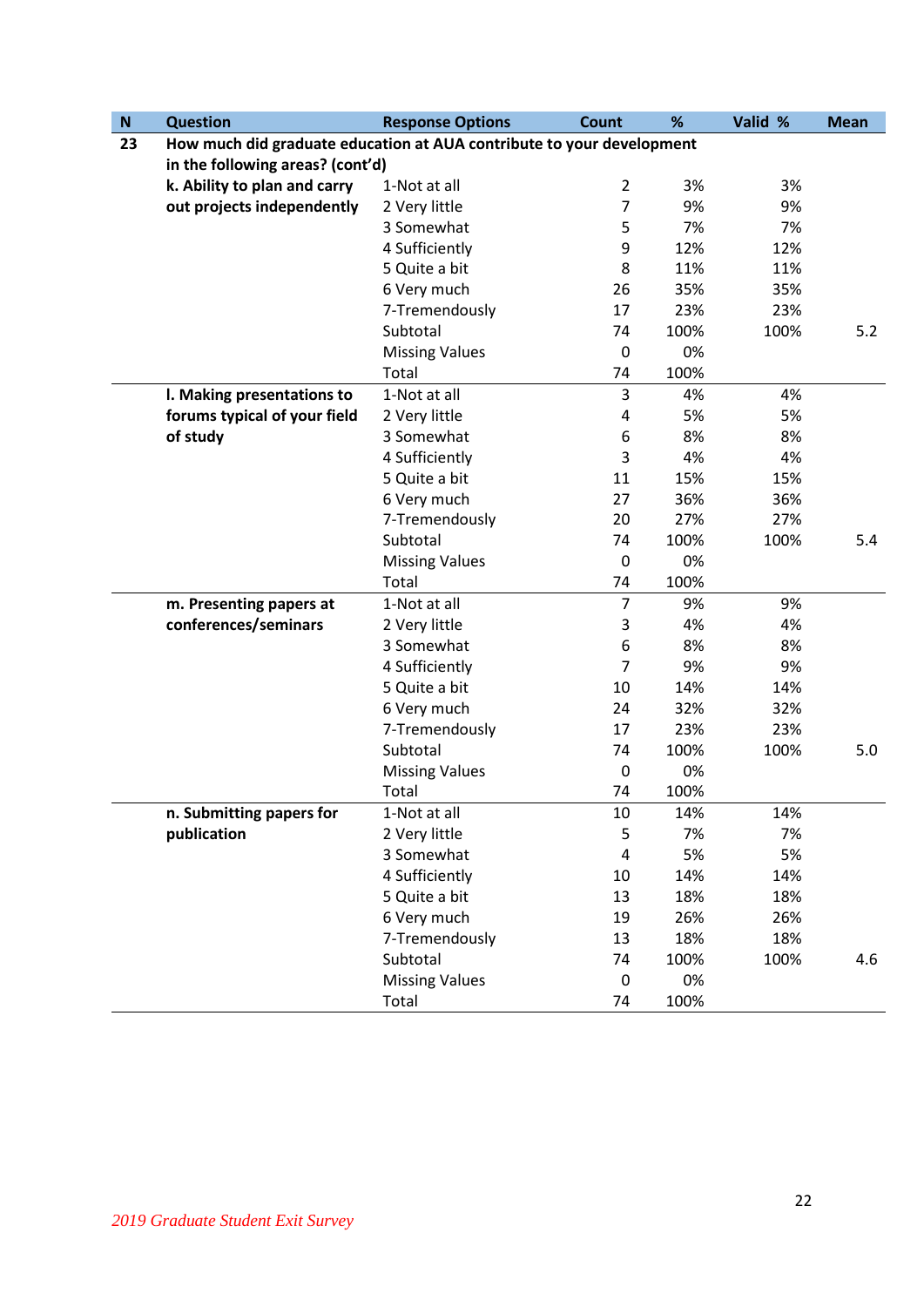| ${\sf N}$ | <b>Question</b>                                                         | <b>Response Options</b> | <b>Count</b>     | %    | Valid % | <b>Mean</b> |
|-----------|-------------------------------------------------------------------------|-------------------------|------------------|------|---------|-------------|
| 23        | How much did graduate education at AUA contribute to your development   |                         |                  |      |         |             |
|           | in the following areas? (cont'd)                                        |                         |                  |      |         |             |
|           | o. Network with others in                                               | 1-Not at all            | $\overline{2}$   | 3%   | 3%      |             |
|           | the field                                                               | 2 Very little           | 5                | 7%   | 7%      |             |
|           |                                                                         | 3 Somewhat              | 9                | 12%  | 12%     |             |
|           |                                                                         | 4 Sufficiently          | 9                | 12%  | 12%     |             |
|           |                                                                         | 5 Quite a bit           | 16               | 22%  | 22%     |             |
|           |                                                                         | 6 Very much             | 16               | 22%  | 22%     |             |
|           |                                                                         | 7-Tremendously          | 17               | 23%  | 23%     |             |
|           |                                                                         | Subtotal                | 74               | 100% | 100%    | 5.0         |
|           |                                                                         | <b>Missing Values</b>   | $\boldsymbol{0}$ | 0%   |         |             |
|           |                                                                         | Total                   | 74               | 100% |         |             |
| 24        | What are the three things that you liked the most about AUA?            |                         |                  |      |         |             |
| 25        | What are the three most important things AUA could do to improve the    |                         |                  |      |         |             |
|           | quality of the graduate experience?                                     |                         |                  |      |         |             |
| 26        | Did you complete either your undergraduate program or another graduate  |                         |                  |      |         |             |
|           | program (not the one in which you are currently enrolled) in Armenia?   |                         |                  |      |         |             |
|           |                                                                         | Yes                     | 62               | 84%  | 86%     |             |
|           |                                                                         | No                      | 10               | 14%  | 14%     |             |
|           |                                                                         | Subtotal                | 72               | 97%  | 100%    |             |
|           |                                                                         | <b>Missing Values</b>   | $\overline{2}$   | 3%   |         |             |
|           |                                                                         | Total                   | 74               | 100% |         |             |
| 27        | Based on your experience only, what are the three most important        |                         |                  |      |         |             |
|           | differences between AUA and other universities and colleges in Armenia? |                         |                  |      |         |             |
| 28        | Where did you learn English                                             | Secondary School        | 39               | 53%  | 53%     |             |
|           | before being admitted to                                                | University where I      | 37               | 50%  | 50%     |             |
|           | AUA?                                                                    | received my Bachelor    |                  |      |         |             |
|           |                                                                         | degree                  |                  |      |         |             |
|           |                                                                         | English courses through | 3                | 4%   | 4%      |             |
|           |                                                                         | <b>AUA Extension</b>    |                  |      |         |             |
|           |                                                                         | English courses through | 3                | 4%   | 4%      |             |
|           |                                                                         | the AUA, Administered   |                  |      |         |             |
|           |                                                                         | by TEFL or DEP          |                  |      |         |             |
|           |                                                                         | Private tutoring        | 39               | 53%  | 53%     |             |
|           |                                                                         | Other                   | 8                | 11%  | 11%     |             |
|           |                                                                         | Total                   | 74               | 100% |         |             |
| 29        | Have you ever participated                                              | Yes                     | 16               | 22%  | 22%     |             |
|           | in AUA Extension courses?                                               | No                      | 58               | 78%  | 78%     |             |
|           |                                                                         | Subtotal                | 74               | 100% | 100%    |             |
|           |                                                                         | <b>Missing Values</b>   | $\boldsymbol{0}$ | 0%   |         |             |
|           |                                                                         | Total                   | 74               | 100% |         |             |
| 30        | If you participated in AUA                                              | 1-Very dissatisfied     |                  |      |         |             |
|           | <b>Extension courses, please</b>                                        | Dissatisfied            |                  |      |         |             |
|           | indicate you satisfaction                                               | Neither satisfied nor   | $\overline{2}$   | 13%  | 13%     |             |
|           | with the customer service                                               | dissatisfied            |                  |      |         |             |
|           | at AUA Extension.                                                       | Satisfied               | 7                | 44%  | 44%     |             |
|           |                                                                         | 5-Very satisfied        | $\overline{7}$   | 44%  | 44%     |             |
|           |                                                                         | Total                   | 16               | 100% |         | 4.3         |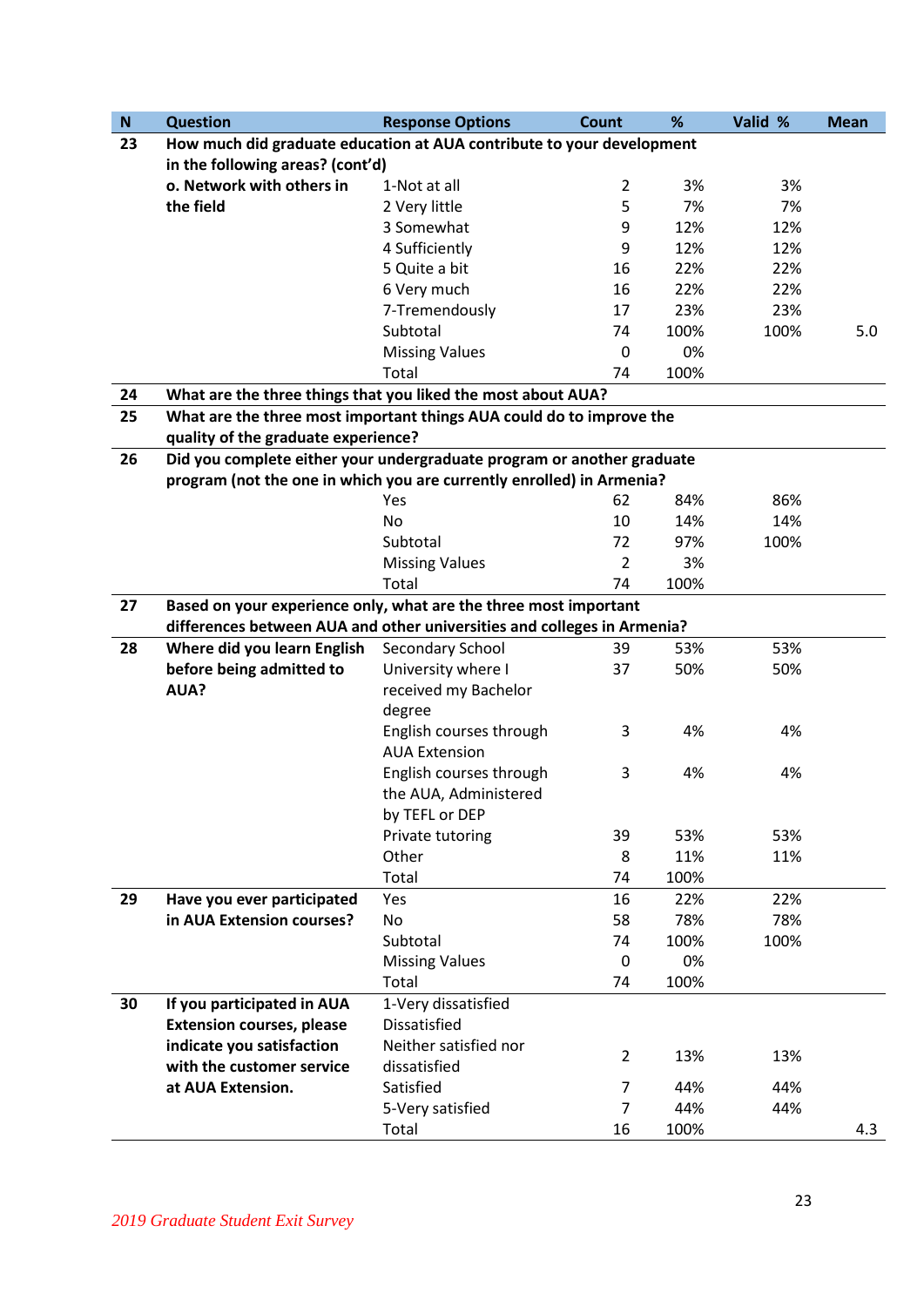| ${\bf N}$ | <b>Question</b>               | <b>Response Options</b>                   | <b>Count</b>   | %    | Valid % | <b>Mean</b> |
|-----------|-------------------------------|-------------------------------------------|----------------|------|---------|-------------|
| 31        | In the list below please      | <b>General English</b>                    | 6              | 8%   | 8%      |             |
|           | check up to three courses in  | Language Courses                          | 11             | 15%  | 15%     |             |
|           | which you would enroll if     | Speaking English with                     | 9              | 12%  | 12%     |             |
|           | offered by the AUA            | Confidence                                |                |      |         |             |
|           | <b>Extension Program to</b>   | <b>Business Writing</b>                   | 13             | 18%  | 18%     |             |
|           | support your career,          | Communication, Public                     |                |      |         |             |
|           | lifelong learning or personal | Speaking and                              | 16             | 22%  | 22%     |             |
|           | development needs?            | <b>Presentation skills</b>                |                |      |         |             |
|           |                               | Negotiation Skills/                       |                |      |         |             |
|           |                               | <b>Conflict Management</b>                | 14             | 19%  | 19%     |             |
|           |                               | <b>Strategic Management</b>               | 9              | 12%  | 12%     |             |
|           |                               | HR Management                             | 4              | 5%   | 5%      |             |
|           |                               | <b>Public Relations</b>                   | 17             | 23%  | 23%     |             |
|           |                               | <b>Digital Marketing</b>                  | 6              | 8%   | 8%      |             |
|           |                               | Finance for non-Finance                   |                |      |         |             |
|           |                               | <b>Decision-Makers</b>                    | 3              | 4%   | 4%      |             |
|           |                               | Executive Leadership &                    |                |      |         |             |
|           |                               | Management                                | 12             | 16%  | 16%     |             |
|           |                               | Managing Change                           | 0              | 0%   | 0%      |             |
|           |                               | Team Building/Human                       |                |      |         |             |
|           |                               | <b>Resource Management</b>                | 9              | 12%  | 12%     |             |
|           |                               | Tourism and Hospitality                   |                |      |         |             |
|           |                               | Management                                | $\overline{7}$ | 9%   | 9%      |             |
|           |                               | <b>Project Management</b>                 |                |      |         |             |
|           |                               | Professional ® (PMP)                      | 6              | 8%   | 8%      |             |
|           |                               | <b>Certification Preparation</b>          |                |      |         |             |
|           |                               | <b>TOEFL ®Test Preparation</b>            | $\mathbf{1}$   | 1%   | 1%      |             |
|           |                               | GMAT <sup>®</sup> / GRE <sup>®</sup> Test | $\overline{2}$ |      |         |             |
|           |                               | Preparation                               |                | 3%   | 3%      |             |
|           |                               | Microsoft <sup>®</sup> Excel              | $\overline{2}$ | 3%   | 3%      |             |
|           |                               | <b>Certification as Financial</b>         | 8              | 11%  | 11%     |             |
|           |                               | Analyst                                   |                |      |         |             |
|           |                               | Procurement                               |                |      |         |             |
|           |                               | Management &                              | $\mathbf 0$    | 0%   | 0%      |             |
|           |                               | Contracting                               |                |      |         |             |
|           |                               | <b>Contract Negotiation,</b>              |                |      |         |             |
|           |                               | Preparation and                           | 5              | 7%   | 7%      |             |
|           |                               | Ratification                              |                |      |         |             |
|           |                               | Business, Government &                    | 3              | 4%   | 4%      |             |
|           |                               | Society                                   |                |      |         |             |
|           |                               | Carrying out a successful                 | 8              | 11%  | 11%     |             |
|           |                               | Research Project                          |                |      |         |             |
|           |                               | Corporate Social                          | $\overline{2}$ | 3%   | 3%      |             |
|           |                               | Responsibility (CSR)                      |                |      |         |             |
|           |                               | <b>Environmental Policies</b>             | $\overline{2}$ | 3%   | 3%      |             |
|           |                               | Software programming                      | 12             | 16%  | 16%     |             |
|           |                               | <b>Summer Courses</b>                     | 6              | 8%   | 8%      |             |
|           |                               | Don't know                                | 7              | 9%   | 9%      |             |
|           |                               | Other                                     | 3              | 4%   | 4%      |             |
|           |                               | Total                                     | 74             | 100% |         |             |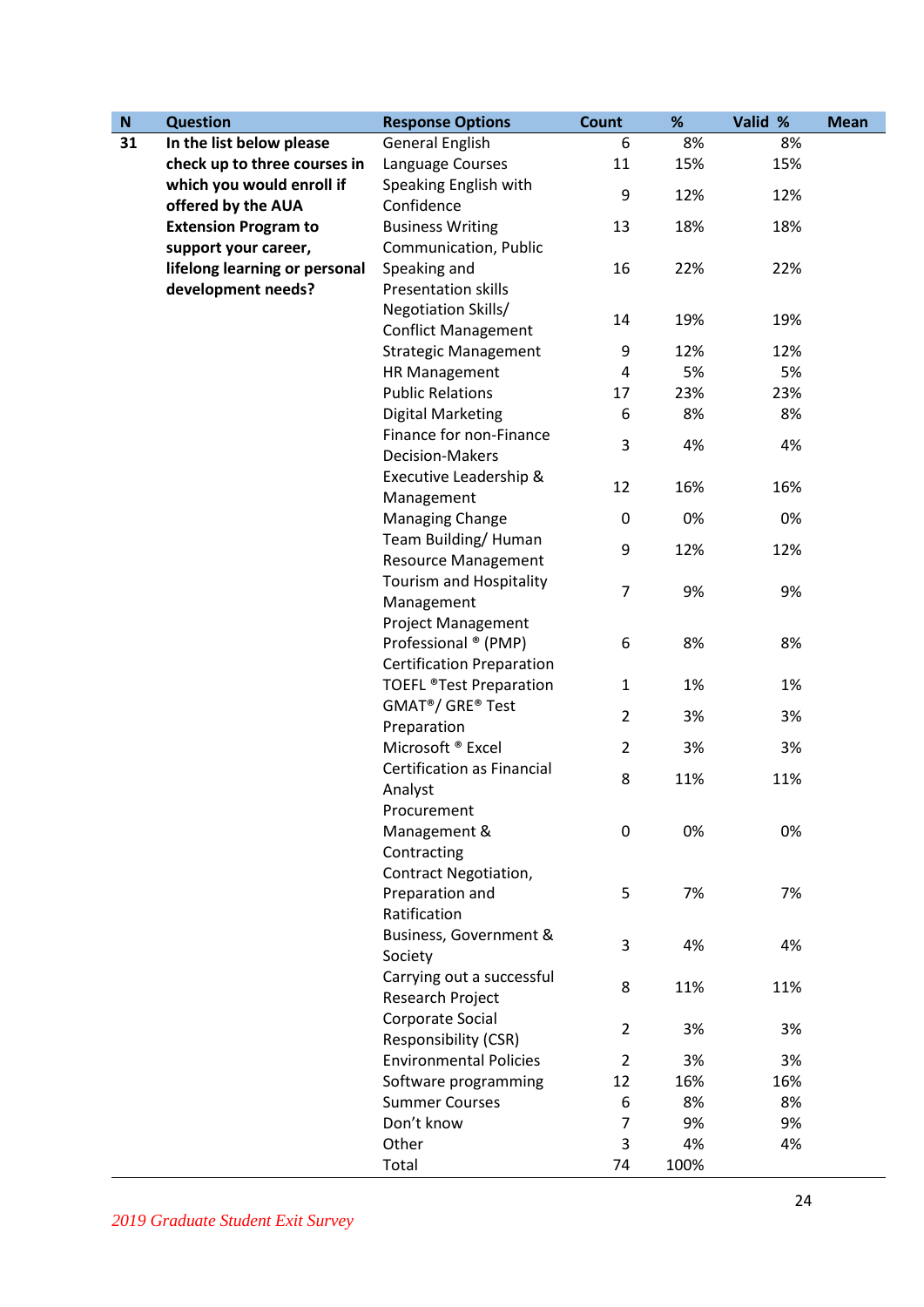| ${\sf N}$ | <b>Question</b>              | <b>Response Options</b>        | Count            | %    | Valid % | <b>Mean</b> |
|-----------|------------------------------|--------------------------------|------------------|------|---------|-------------|
| 32        | Do you or your family own    | Yes                            | 62               | 84%  | 85%     |             |
|           | a personal desktop or        | No                             | 11               | 15%  | 15%     |             |
|           | notebook computer that       | Subtotal                       | 73               | 99%  | 100%    |             |
|           | you use for AUA work?        | <b>Missing Values</b>          | $\mathbf{1}$     | 1%   |         |             |
|           |                              | Total                          | 74               | 100% |         |             |
| 33        | Check your degree:           | <b>MPH</b>                     | 5                | 7%   | 7%      |             |
|           |                              | <b>MEIESM</b>                  | 9                | 12%  | 12%     |             |
|           |                              | <b>MBA</b>                     | $\overline{2}$   | 3%   | 3%      |             |
|           |                              | <b>MSE</b>                     | 8                | 11%  | 11%     |             |
|           |                              | <b>MPSIA</b>                   | 6                | 8%   | 8%      |             |
|           |                              | LL.M.                          | 12               | 16%  | 16%     |             |
|           |                              | <b>MSCIS</b>                   | 4                | 5%   | 5%      |             |
|           |                              | <b>MATEFFL</b>                 | 14               | 19%  | 19%     |             |
|           |                              | GC                             | $\overline{7}$   | 9%   | 9%      |             |
|           |                              | <b>MSSM</b>                    | $\overline{7}$   | 9%   | 9%      |             |
|           |                              | Subtotal                       | 74               | 100% | 100%    |             |
|           |                              | <b>Missing Values</b>          | 0                | 0%   |         |             |
|           |                              | Total                          | 74               | 100% |         |             |
| 34        | To what extent do you        | 1-Strongly disagree            | $\mathbf{1}$     | 13%  | 13%     |             |
|           | agree or disagree with the   | <b>Disagree</b>                | 0                | 0%   | 0%      |             |
|           | following statements about   | Neither agree nor              |                  |      |         |             |
|           | your graduate program?       | disagree                       | $\overline{2}$   | 25%  | 25%     |             |
|           | "Academic environment in     | Agree                          | 4                | 50%  | 50%     |             |
|           | Dilijan met my               | 5-Strongly agree               | 1                | 13%  | 13%     |             |
|           | expectations,"               | Total                          | $8^5\,$          | 100% |         |             |
| 35        | To what extent do you        | 1-Strongly disagree            | $\mathbf 0$      | 0%   | 0%      |             |
|           | agree or disagree with the   | <b>Disagree</b>                | 0                | 0%   | 0%      |             |
|           | following statements about   | Neither agree nor              |                  |      |         |             |
|           | your graduate program?       | disagree                       | $\boldsymbol{0}$ | 0%   | 0%      |             |
|           | "Provided accommodations     | Agree                          | 4                | 50%  | 50%     |             |
|           | in Dilijan met my            | 5-Strongly agree               | 4                | 50%  | 50%     |             |
|           | expectations."               | Total                          | 8 <sup>6</sup>   | 100% |         |             |
| 36        | <b>If Master of Business</b> | <b>Full-time Master of</b>     |                  |      |         |             |
|           | <b>Administration, which</b> | <b>Business Administration</b> | 0                | 0%   | 0%      |             |
|           | program:                     | (FT MBA)                       |                  |      |         |             |
|           |                              | Professional Master of         |                  |      |         |             |
|           |                              | <b>Business Administration</b> | $\overline{2}$   | 100% | 100%    |             |
|           |                              | (PMBA)                         |                  |      |         |             |
|           |                              | Subtotal                       | $\overline{2}$   | 100% | 100%    |             |
|           |                              | <b>Missing Values</b>          | 0                | 0%   |         |             |
|           |                              | Total                          | $\overline{2}$   | 100% |         |             |
| 37        | What is your sex?            | Female                         | 62               | 84%  | 84%     |             |
|           |                              | Male                           | 12               | 16%  | 16%     |             |
|           |                              | Subtotal                       | 74               | 100% | 100%    |             |
|           |                              | <b>Missing Values</b>          | 0                | 0%   |         |             |
|           |                              | Total                          | 74               | 100% |         |             |
|           |                              |                                |                  |      |         |             |

<sup>&</sup>lt;sup>5</sup> This question includes only MSE program responses

**.** 

<sup>&</sup>lt;sup>6</sup> This question includes only MSE program responses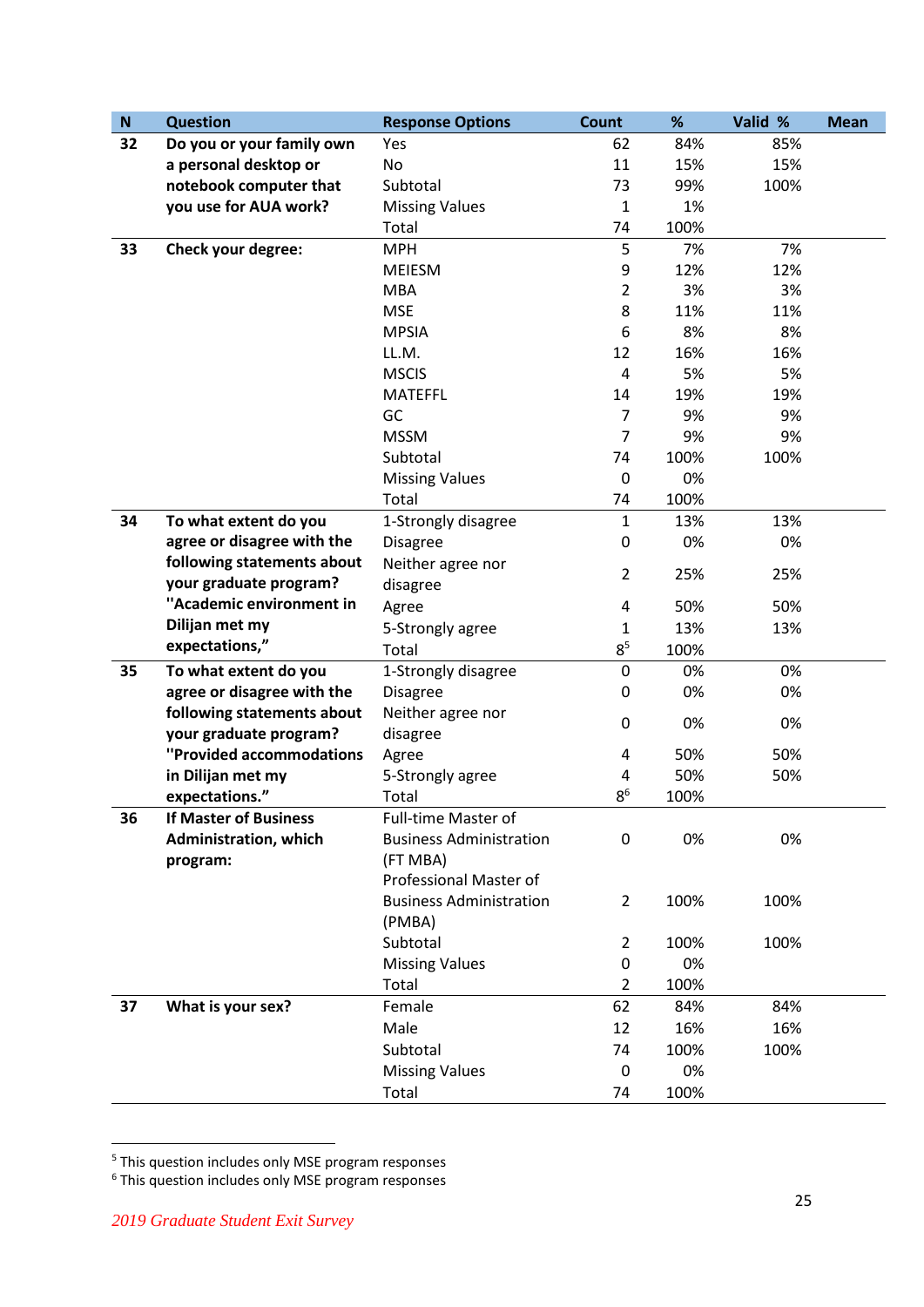# <span id="page-25-0"></span>**Answers to Open-Ended Questions**

### <span id="page-25-1"></span>**Positive Highlights<sup>7</sup>**

| What are the three things that you like most about AUA? |                               |       |       |  |  |  |
|---------------------------------------------------------|-------------------------------|-------|-------|--|--|--|
| N                                                       | <b>Response Options</b>       | Count | %     |  |  |  |
| $\mathbf{1}$                                            | Overall atmosphere            | 54    | 73.0% |  |  |  |
| $\overline{2}$                                          | Faculty                       | 34    | 45.9% |  |  |  |
| 3                                                       | Faculty - Student Interaction | 30    | 40.5% |  |  |  |
| 4                                                       | <b>Facilities</b>             | 26    | 35.1% |  |  |  |
| 5                                                       | <b>Students</b>               | 25    | 33.8% |  |  |  |
| 6                                                       | Curriculum                    | 18    | 24.3% |  |  |  |
| 7                                                       | <b>Resources</b>              | 16    | 21.6% |  |  |  |
| 8                                                       | Other                         | 11    | 14.9% |  |  |  |
|                                                         | Total                         | 74    |       |  |  |  |

### <span id="page-25-2"></span>**Suggestions for improvement**

**What are the three most important things AUA could do to improve the quality of your undergraduate experience?**

| N              | <b>Response Options</b>        | Count | %     |  |  |
|----------------|--------------------------------|-------|-------|--|--|
| 1              | Curriculum                     | 42    | 56.8% |  |  |
| $\overline{2}$ | Other                          | 24    | 32.4% |  |  |
| 3              | Faculty - Student Interaction  | 21    | 28.4% |  |  |
| 4              | Faculty                        | 19    | 25.7% |  |  |
| 5              | <b>Policies and Procedures</b> | 18    | 24.3% |  |  |
| 6              | <b>Facilities</b>              | 13    | 17.6% |  |  |
| 7              | Overall atmosphere             | 12    | 16.2% |  |  |
| 8              | Total                          | 74    |       |  |  |

 7 See Appendix 6 for unedited responses